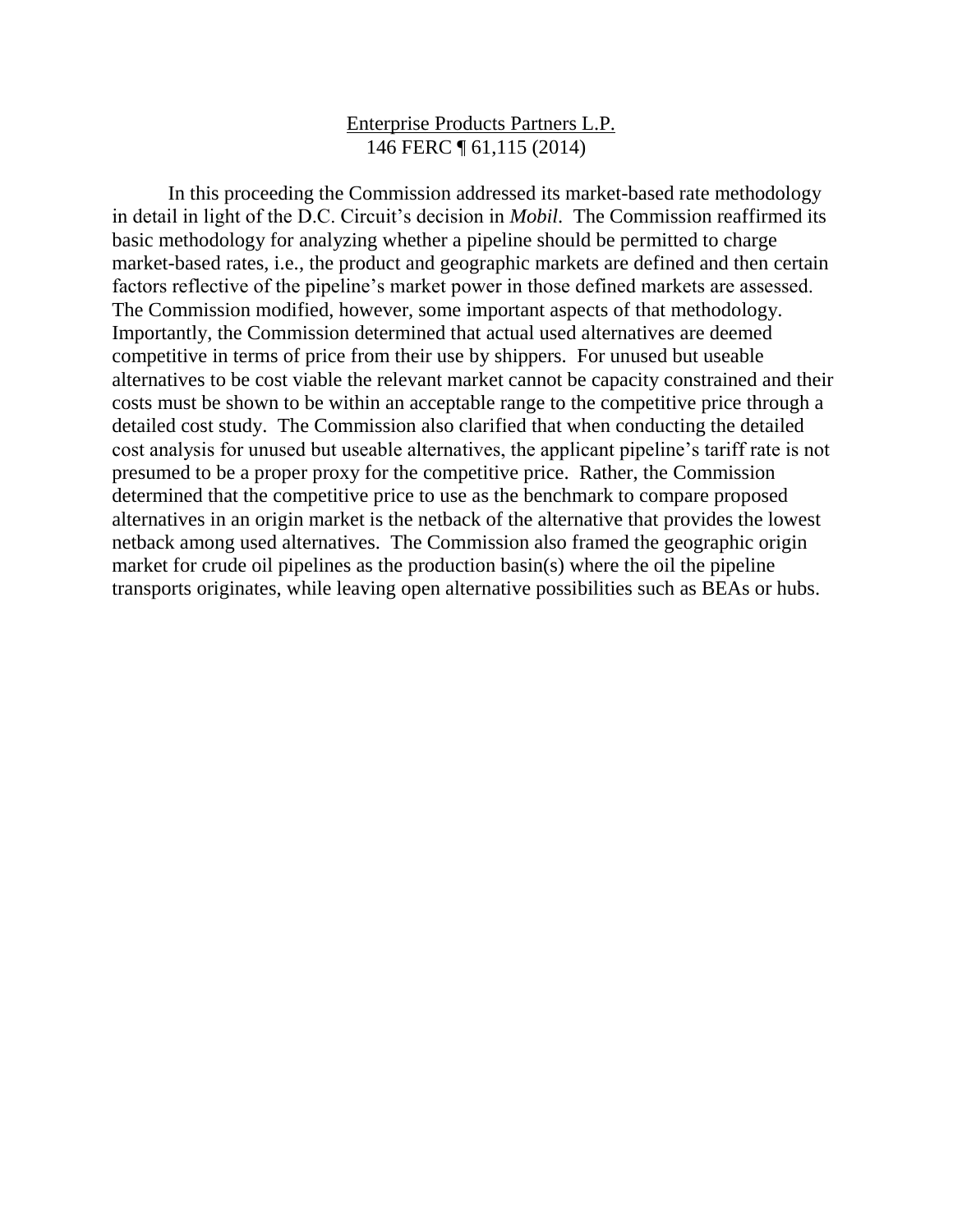## 146 FERC ¶ 61,115 UNITED STATES OF AMERICA FEDERAL ENERGY REGULATORY COMMISSION

Before Commissioners: Cheryl A. LaFleur, Acting Chairman; Philip D. Moeller, John R. Norris, and Tony Clark.

Enterprise Products Partners L.P. and Enbridge Inc.

Docket No. OR12-4-000

### ORDER ON REHEARING

(Issued February 20, 2014)

1. On June 28, 2012, the Commission *sua sponte* granted rehearing of its order denying the application of Enterprise Products Partners L.P. (Enterprise) and Enbridge Inc. (Enbridge) (Enterprise/Enbridge, or Applicants) for authority to charge market-based rates on the Seaway Crude Pipeline Company System (Seaway) from Cushing, Oklahoma to the U.S. Gulf Coast.**<sup>1</sup>** In the Order Granting Rehearing, the Commission sought comments concerning the proper interpretation of the decision of the Court of Appeals for the D.C. Circuit in *Mobil Pipeline Co. v. FERC*, 676 F.3d 1098 (D.C. Cir. 2012), as it related to the Seaway application as well as its impact on the Commission's established rate regulations and policies for determining whether an oil pipeline can exercise market power.

2. The Commission sets forth below its assessment of the impact of *Mobil* on its policy and procedures for reviewing an application from an oil pipeline seeking a market power determination, including the application of Enterprise/Enbridge.

**<sup>1</sup>** *Enterprise Products Partners L.P. and Enbridge Inc.*, 139 FERC ¶ 61,255 (2012) (Order Granting Rehearing).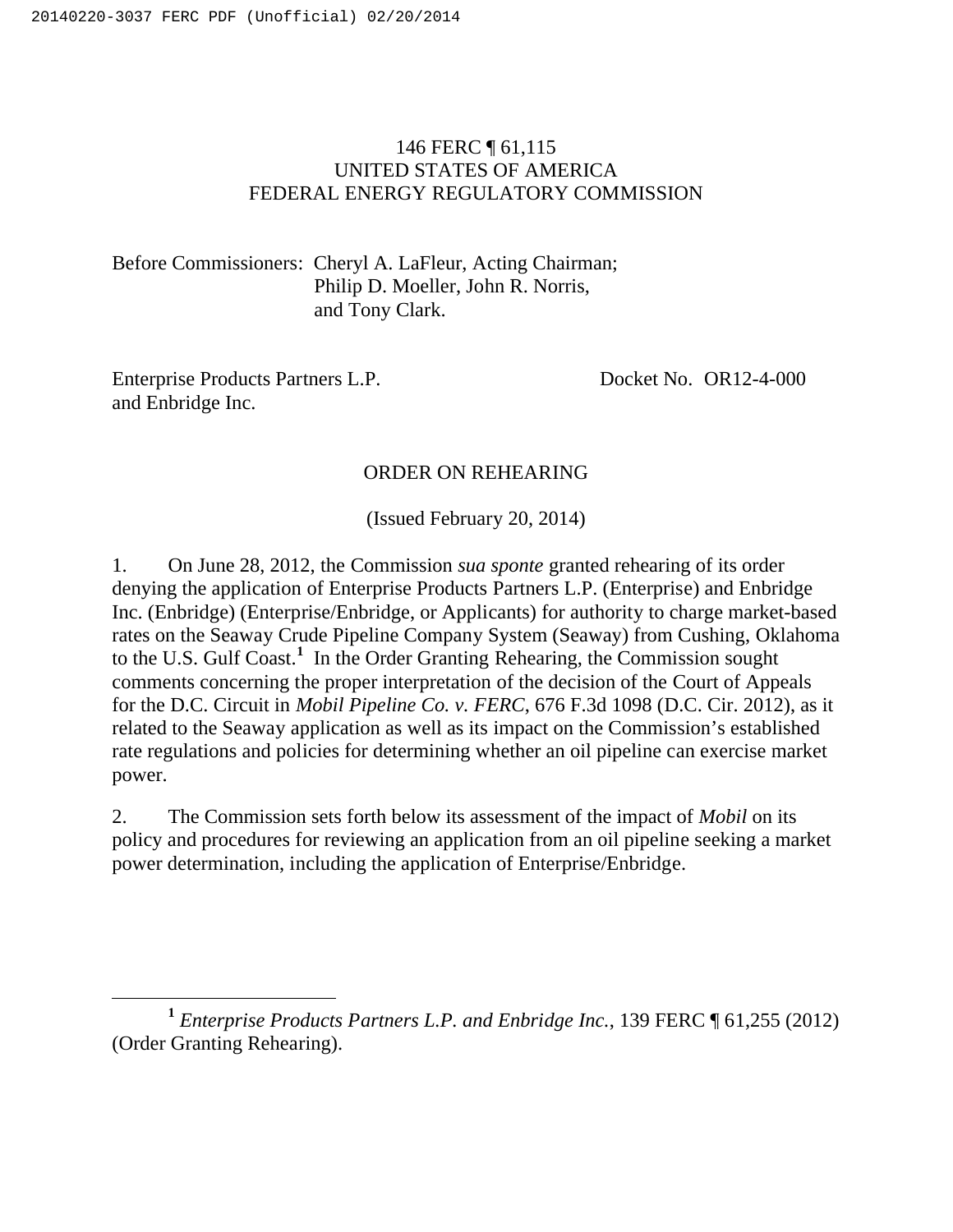Docket No. OR12-4-000 - 2 -

### **BACKGROUND**

3. On December 2, 2011, Enterprise/Enbridge filed an application for authority to charge market-based rates on a planned reversal of Seaway. Twenty parties filed motions to intervene. Six parties filed substantive comments protesting the request for marketbased rate authority for the origin and destination points on the reversed Seaway pipeline.**<sup>2</sup>**

4. On April 17, 2012, the D.C. Circuit issued an order in the *Mobil* proceeding.**<sup>3</sup>** *Mobil* concerned the appeal of a crude oil pipeline, Pegasus, seeking to charge marketbased rates. The Commission had rejected Pegasus' application, finding that the pipeline possessed significant market power.**<sup>4</sup>** The court reversed the Commission, finding that Pegasus faced numerous competitive alternatives and therefore could not exercise market power.

5. On May 7, 2012, the Commission issued its Order on Application for Market Power Determination, rejecting Enterprise/Enbridge's application.**<sup>5</sup>** The Commission found that Enterprise/Enbridge had not provided the necessary data to evaluate competition in terms of price, and that such data could not be provided for a pipeline without any operational history.

6. On June 28, 2012, the Commission granted rehearing for the purpose of further consideration, seeking comments on the proper interpretation of *Mobil* as it relates to applications for market power determinations by oil pipelines.

**<sup>3</sup>** *Mobil Pipe Line Co. v. FERC*, 676 F.3d 1098 (D.C. Cir. 2012) (*Mobil*).

**<sup>4</sup>** *Mobil Pipe Line Co.*, 133 FERC ¶ 61,192 (2010), *vacated*, *Mobil Pipe Line Co. v. FERC*, 676 F.3d 1098 (D.C. Cir. 2012)

**<sup>5</sup>** *Enterprise Product Partners L.P. and Enbridge Inc.,* 139 FERC ¶ 61,099 (2012) (May 7 Order).

**<sup>2</sup>** The protestors are: (1) Suncor Energy Marketing Inc., Canadian Natural Resources Limited, Continental Resources, Inc., Denbury Onshore LLC, and Husky Marketing and Supply Company (collectively, Joint Shippers); (2) the Canadian Association of Petroleum Producers ("CAPP"); (3) Cenovus Energy Marketing Services LTD, Encana Marketing (USA) Inc., and Nexen Energy Marketing U.S.A. Inc. (collectively, Cenovus); (4) Apache Corporation, Chevron Products Company and Noble Energy, Inc. (collectively, Apache); (5) the Domestic Energy Producers Alliance (DEPA); and (6) the Independent Petroleum Association of America (IPAA).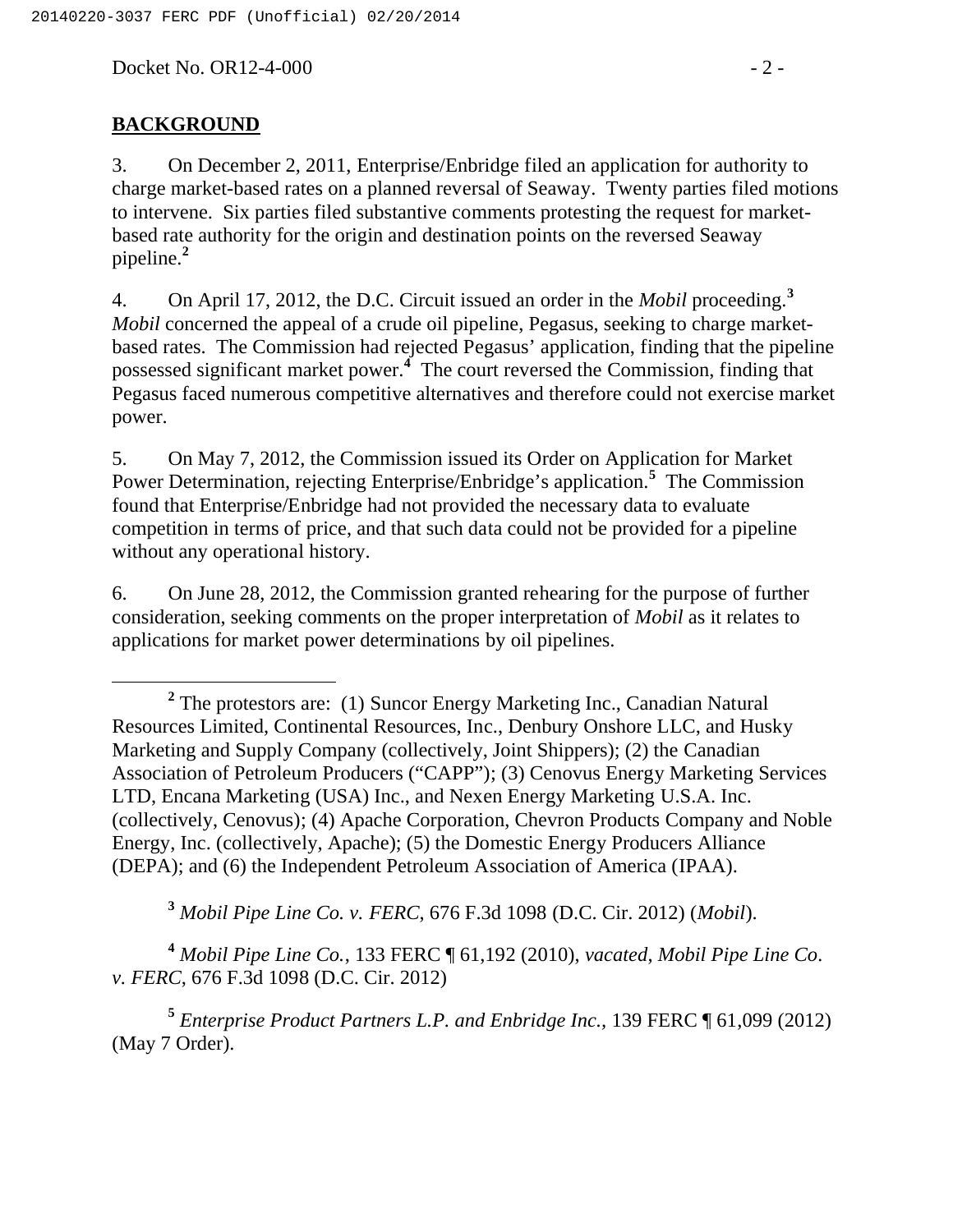Docket No. OR12-4-000 - 3 -

## **COMMENTS ON REHEARING**

#### **Initial Comments**

7. Several parties filed comments, including additional parties seeking to intervene in response to the Order Granting Rehearing.**<sup>6</sup>** The Commission grants all motions to intervene out of time.

8. Enterprise/Enbridge states that *Mobil* explicitly rejected the Commission's method of identifying good alternatives in terms of price through the use of a netback analysis based on a hypothetical 15 percent increase in the assumed competitive transportation rate. The court instead, argues Enterprise/Enbridge, adopted a "reasonably available" standard for determining good alternatives. Enterprise/Enbridge also argues that when an applicant for market-based rate authority is a new entrant into an already-competitive market, such an entrant makes the market more competitive. Finally, Enterprise/Enbridge states the Commission should retroactively award the pipeline market-based rate authority commencing May 14, 2012.

9. The Association of Oil Pipe Lines (AOPL) expressed concern regarding the Commission's recent rulings regarding market based rates, and stated that the Commission seemed to depart from the fundamental notion that, in a competitive market, market forces will set rates much more effectively than regulation. AOPL states that the recent rulings seem to reflect a narrow focus on the pipeline-applicant's existing ratepayers, rather than shippers as a class, resulting in the Commission picking winners and losers in the market rather than letting competitive markets work.

10. Further, AOPL states that this approach runs counter to the public interest over the long term. AOPL asserts that if the Commission denies market-based rates to pipelines that operate in markets that are clearly competitive, this could have a chilling effect on capital investment, which would, in turn, cause shippers to have fewer alternatives available to them. AOPL states that the Commission's recent rulings appear to indicate a diminished faith in markets and an unwarranted retreat from the Commission's longstanding market-based rate policies. AOPL believes that the holding in *Mobil* is consistent with the Commission's previously articulated goals, and it urges the Commission to return to the core principles of Order No. 572**<sup>7</sup>** and its decisions in

**<sup>7</sup>** *Market Based Ratemaking for Oil Pipelines*, Order No. 572, FERC Stats. & Regs. ¶ 31,007 (1994), *aff'd sub nom. Assoc. of Oil Pipelines v. FERC*, 83 F.3d 1424 (D.C. Cir. 1996).

**<sup>6</sup>** Motions for Leave to Intervene out of Time were filed by the Association of Oil Pipe Lines (AOPL) and Airlines for America (A4A).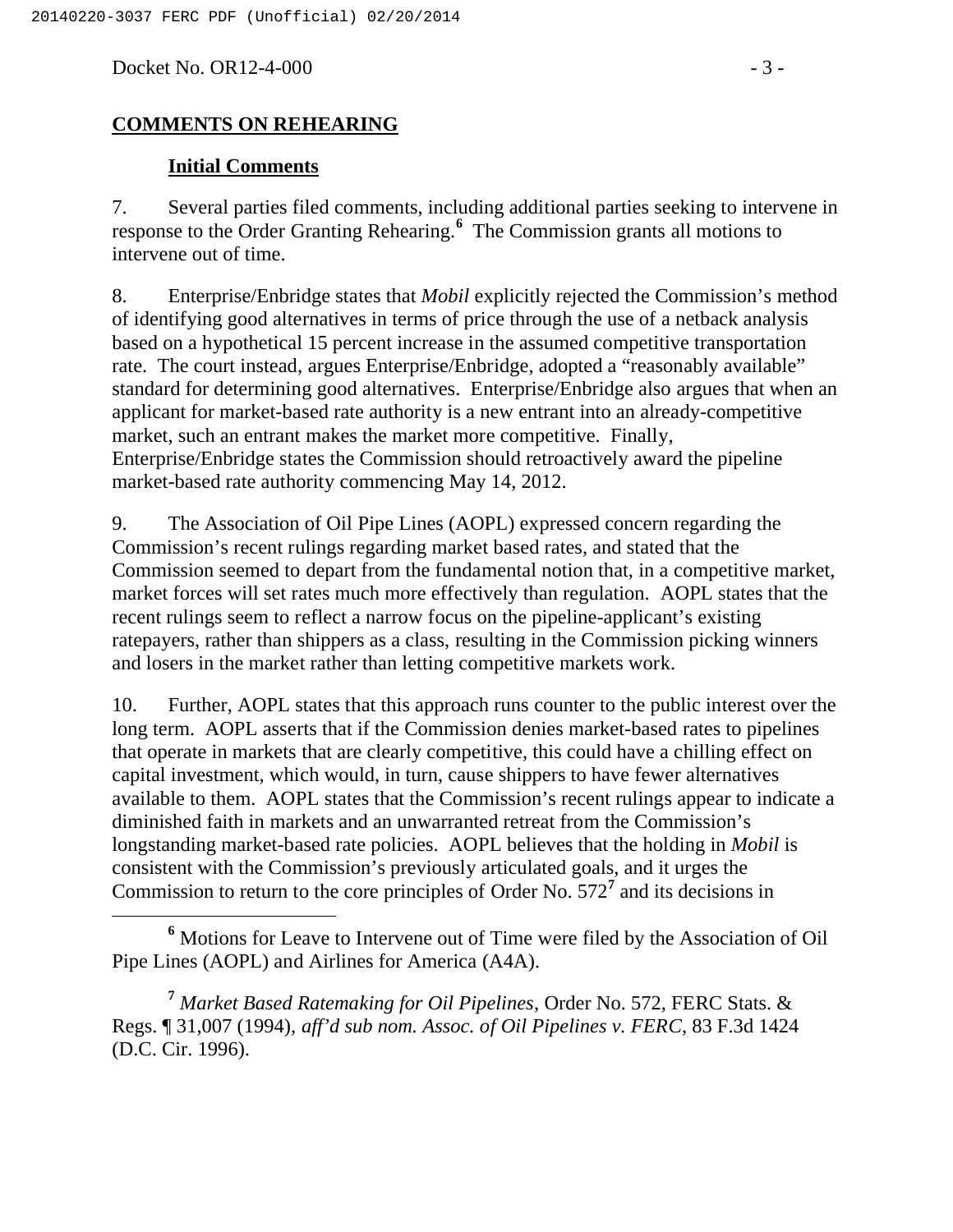Docket No. OR12-4-000 - 4 -

*Explorer***<sup>8</sup>** and *Longhorn*: **<sup>9</sup>** (1) that the market-based rate analysis must be solely rooted in, and not stray from, the concept that a good alternative for the pipeline-applicant's shippers is an alternative that is reasonably available to those shippers in such market; (2) the level of the pipeline-applicant's regulated rate is irrelevant to rendering a decision on an application for market based rates; and (3) an entrant into a previously competitive market typically will make that market more competitive, rather than render a previously competitive market uncompetitive.

11. The Domestic Energy Producers Alliance (DEPA) submits that *Mobil* should have no effect on the May 7 Order, which the Commission should reaffirm on rehearing. DEPA states that the Commission correctly found that Enterprise/Enbridge's application for permission to charge market-based rates as its initial rates must be denied "given the applicant's failure to provide detailed cost data, a fundamental element of market power analysis, which Enterprise/Enbridge acknowledges cannot be provided at this time."**<sup>10</sup>** DEPA stresses that the Commission's rules do not permit the use of market-based rates as initial rates.**<sup>11</sup>** Because the *Mobil* decision did not involve a request for market-based rates as initial rates, DEPA asserts that nothing about the holding calls into question the correctness of the May 7 Order.

12. The Independent Petroleum Association of America (IPAA) states that the Commission properly interpreted and applied *Mobil* to the May 7 Order. Further, IPPA submits that the court did not dispute the Commission's criteria for judging applications for market-based rates; the present case involves different operational attributes than the Pegasus, and Seaway lacks an operating history and initial rates, which are fundamental requirements for granting market-based rate authority.

13. Airlines for America (A4A) notes that *Mobil* specifically endorsed Order No. 572 and the principles the Commission has historically applied in implementing that order. Therefore, A4A asserts that *Mobil* should have little or no effect on the Commission's established rate regulations and policies for determining whether an oil pipeline can exercise market power in a particular market. A4A stated that the court signaled its intention not to make sweeping changes to the approach the Commission takes to market-

**<sup>8</sup>** *Explorer Pipeline Co.,* 87 FERC ¶ 61,374 (1994).

**<sup>9</sup>** *Longhorn Partners Pipeline, L.P*., 83 FERC ¶ 61,345 (1998).

**<sup>10</sup>** May 7 Order at P 47.

**<sup>11</sup>** *See* 18 C.F.R. §§ 342.1 and 342.2 (2013).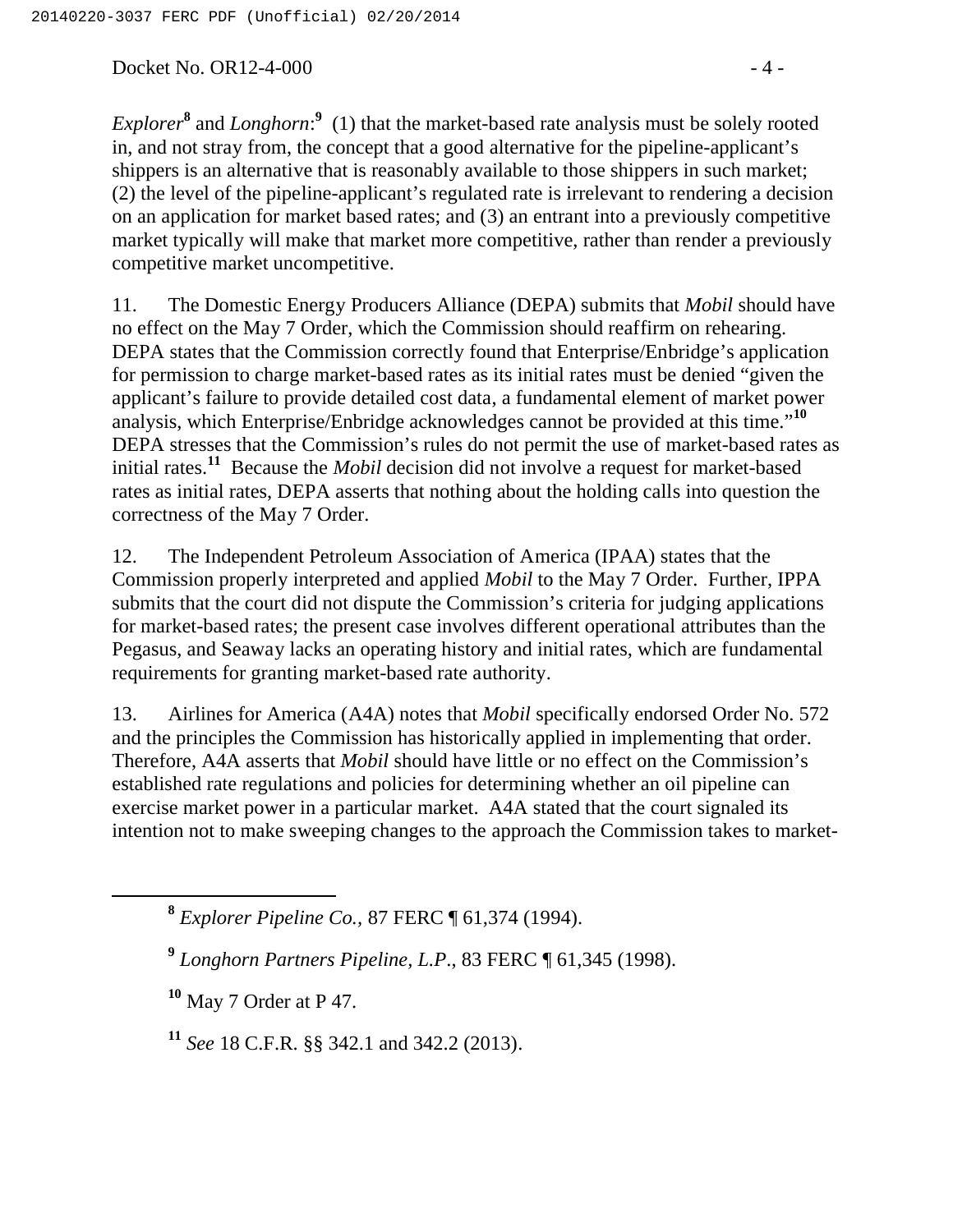Docket No. OR12-4-000 - 5 -

based rate applications, but to determine whether the Commission properly applied Order No. 572.

14. A4A states the court identified the proper question as to whether an applicant can exercise market power is whether the pipeline could profitably raise rates above competitive levels for a significant period of time because of a lack of competition, and whether there are alternatives to a firm's services that constrain its ability to profitably charge prices above competitive levels for a significant amount of time, both consistent with long-standing Commission precedent. A4A asserts that price information is a necessary and integral component of the analysis, and that this approach is endorsed by the D.C. Circuit decision. Further, states A4A, the burden of proof in a market-based rate proceeding is on the applicant pipeline, and the Commission's decision to reject the Seaway application in the absence of any evidence of the competitive rate level or the competitiveness of the alternatives to the Seaway pipeline accords with *Mobil* and Order No. 572.

15. The JFK Fuel Committee (Fuel Committee) agrees with and adopts the comments of A4A, stating that in *Mobil*, the court simply concluded that the Commission did not properly apply Order No. 572 principles to the unique and distinct facts presented by the application of the Pegasus pipeline, and therefore there is no reason for the Commission to re-evaluate its decision in the May 7 Order or to reconsider its regulations and policies regarding the evaluation of applications for market-based rates.

16. Cenovus submits that the Commission acted appropriately in denying the application for market-based rate authority filed in the proceeding due to its lack of supporting cost-of-service data. Further, Cenovus states that if the Commission determines that this rationale is no longer valid, the Commission should deny the application on other grounds or convene an evidentiary hearing.

17. Cenovus asserts that, though *Mobil* held that a pipeline's cost of service rate does not necessarily represent a reasonable proxy for competitive rates in the context of a market power analysis, such data is needed to evaluate the economic viability of claimed alternatives to pipeline services. Further, states Cenovus, nowhere in *Mobil* does the D.C. Circuit suggest that the cost-of-service data is no longer relevant and should not be required by the Commission when evaluating applications for market-based authority. Cenovus states that if the Commission determines that cost-of-service data are no longer required to perform a market power analysis, the Commission should deny the application based on other numerous deficiencies in the market power analysis identified in the May 7 Order, or convene a formal evidentiary hearing to consider the application further.

18. The Canadian Association of Petroleum Producers (CAPP) states that the central basis for the *Mobil* decision was the heavy reliance on a single aspect of the record—the size of the pipeline. CAPP submits that Seaway is twice the size of Pegasus and is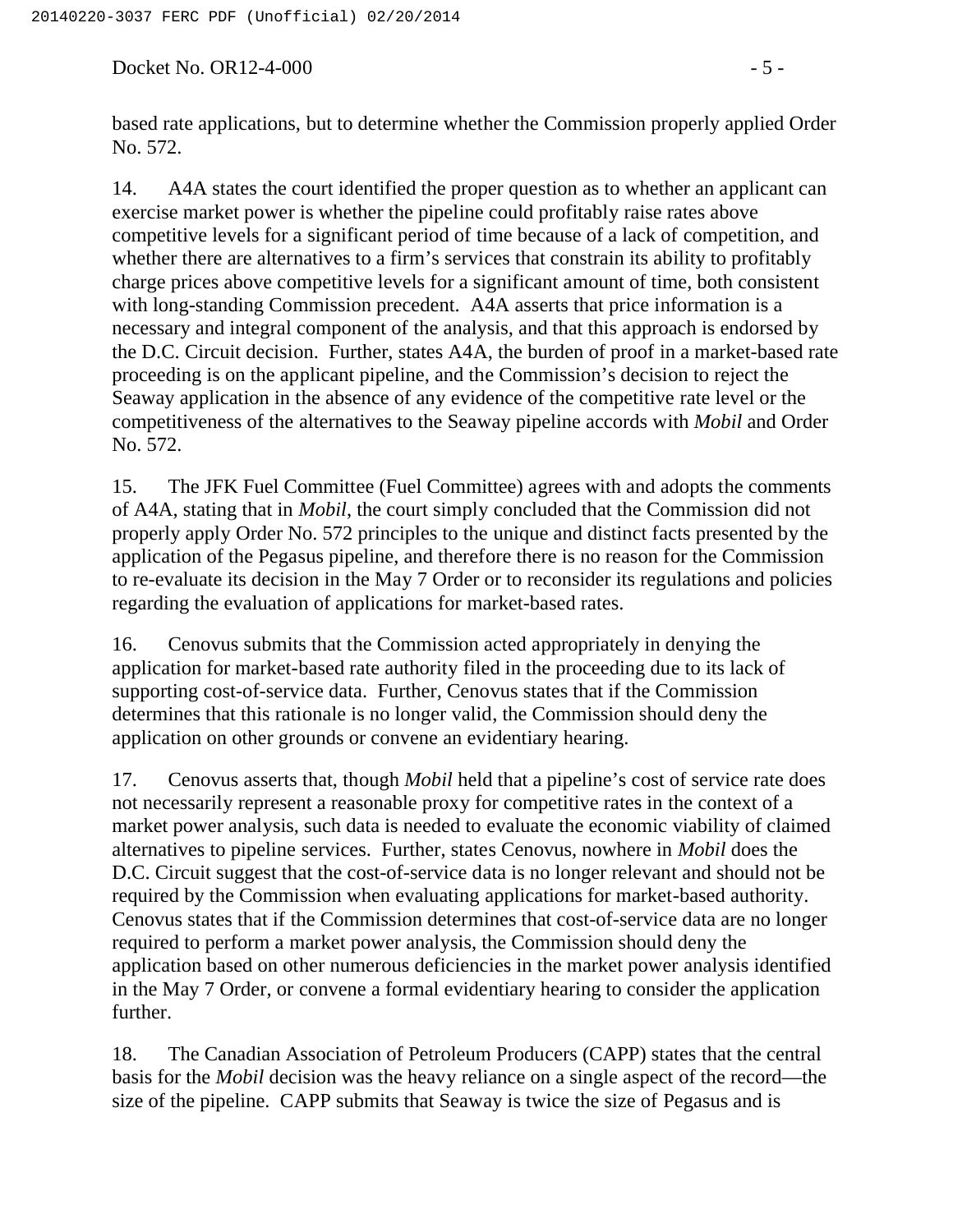Docket No. OR12-4-000 - 6 -

planned to be up to twelve and one-half times its size, rendering an analogy to Pegasus moot. Further, CAPP states that the court's determination that the Commission strayed from a reasoned analysis by using the pipeline's tariff rate as a benchmark for the competitive rate in its examination of the rates the pipeline might charge under a regime of market based rates is moot as well, since the May 7 Order made no use of the tariff rate of the Seaway pipeline in its analysis.

19. Joint Shippers argue that nothing in the *Mobil* decision suggests that the Commission's basic regulatory framework embodied in Order No. 572 and existing precedent is deficient. The court, argues Joint Shippers, did not reject the Commission's established requirement that competitive alternatives must be good alternatives in terms of price. Joint Shippers point out that because the court did not reject the Commission's requirement that good competitive alternatives must be comparable to an applicant pipeline in terms of price, the May 7 Order is not contrary to *Mobil* in denying the Enterprise/Enbridge application for lack of information necessary for a netback price analysis. Further, the Joint Shippers state that because Enterprise/Enbridge have not proposed a competitive rate, or even suggested how an appropriate proxy for the competitive rate could be determined, there is no need to address or consider the rejection of the regulated rate as a proxy for the competitive rate in *Mobil*.

20. Apache states that nothing in *Mobil* undermined the Commission's regulations or methodology for reviewing oil pipeline market-based rate applications, and that Enterprise/Enbridge's market-based rate case failed to meet those established standards. Apache notes that the court cited the Commission's existing regulations on market-based rates for the general proposition that a pipeline must demonstrate that it lacks market power in its product and geographic markets in order to qualify for market-based rates.**<sup>12</sup>**

21. Apache asserts that *Mobil* did not dispense with the Commission's requirement that a pipeline seeking market-based rate authority must show competitive alternatives exist that are sufficient to constrain its ability to charge rates in excess of a competitive level. It also asserts that the Commission properly determined that Enterprise/Enbridge failed to provide a netback analysis, or any other analysis of price associated with the alleged alternatives, and therefore failed to establish that alternatives identified in their market power analysis were competitive alternatives sufficient to constrain the pipeline's ability to exercise market power. Further, Apache states that Enterprise/Enbridge did not ask for a waiver from the Commission's regulations, and that Enterprise/Enbridge has the potential to raise prices by withholding its capacity from the oversupplied and bottlenecked Cushing market, since Seaway may not have pipeline competition in the Cushing market to the Texas Gulf Coast until 2015.

**<sup>12</sup>** 18 C.F.R. §§ 342.4(b) and 348(c)(1)(2) (2013).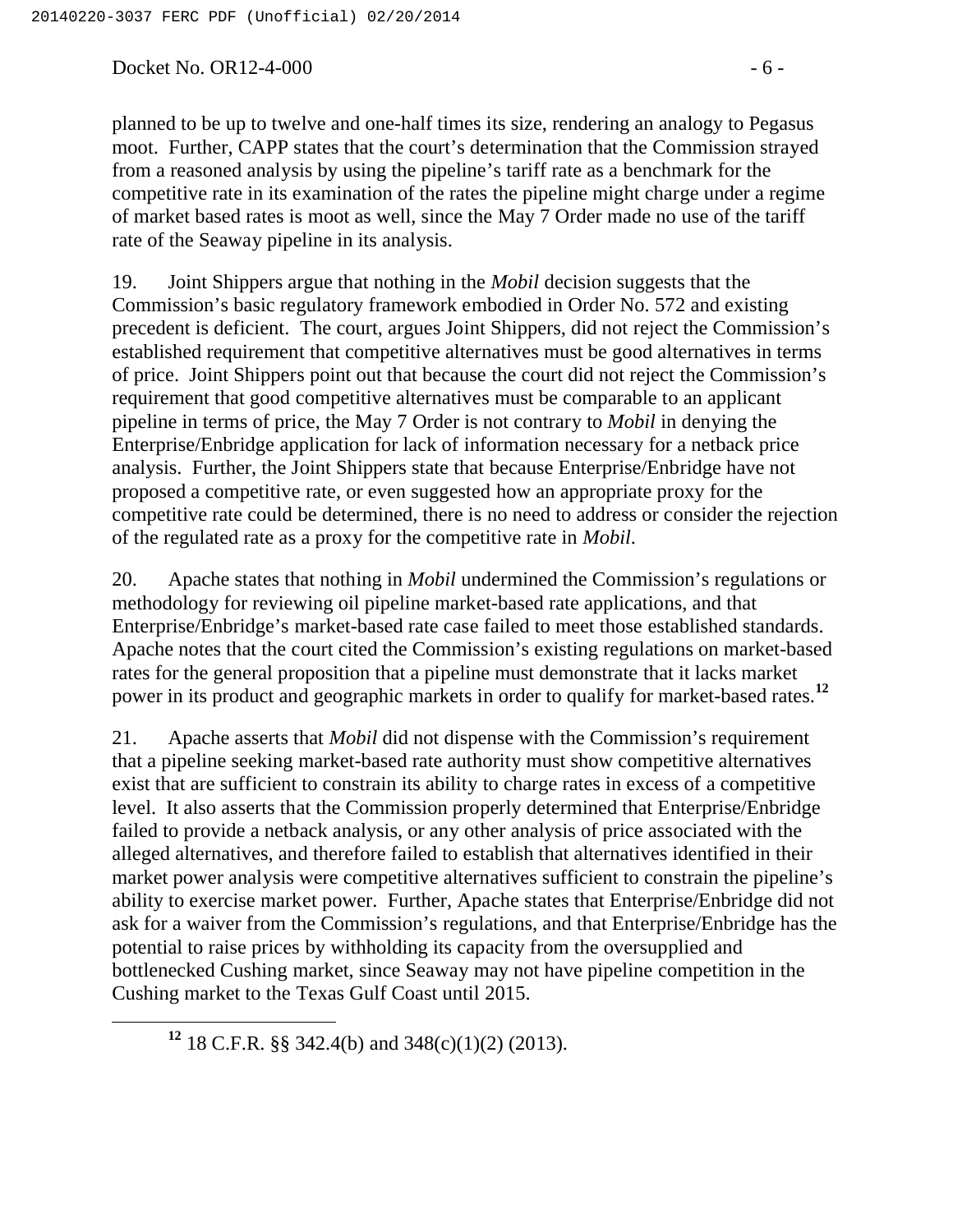Docket No. OR12-4-000 - 7 -

### **Reply Comments**

22. Enterprise/Enbridge state that the interveners misinterpret *Mobil*. Applicants argue that the court held the Commission's Pegasus netback approach produced irrational results inconsistent with "basic economic and competition principles," and pointed out several flaws in the netback approach that caused the method to yield incorrect results. Enterprise/Enbridge further state that the Commission cannot continue to apply the Pegasus netback approach as if the court had not ruled, and the Commission must adhere to the economic and competition principles set forth in *Mobil* when deciding individual cases.

23. Enterprise/Enbridge state that the court did not rely on any analysis of price data when it concluded that there were "numerous competitive alternatives" to the Pegasus pipeline in its origin market. Applicants also point out that, according to the court, if the pipeline raised its rates above competitive levels, the producers and shippers of Western Canadian crude oil would choose one of the many alternative outlets available to them. Applicants state that the netback approach is not useful where there are short-term regional differentials in the price of the commodity transported, since short-term differentials are consistent with competition and do not establish market power. Applicants point out that there are several other pipeline projects that are planned between Cushing and the Gulf Coast that will erode the current price differential and provide additional competition to constrain Seaway's rates, and Seaway is planning to expand capacity over the next two years, contrary to Apache's charge that Seaway is withholding capacity.

24. Enterprise/Enbridge also assert that the Pegasus netback approach should not be used where the pipeline seeking a determination that it lacks market power is a new entrant into an already competitive market; rather, the Commission should determine whether the market was competitive prior to entry. Applicants state that there is no valid basis to reject the Seaway application without a hearing, and that the Commission has never rejected a market-based rate application for any market without first setting the matter for hearing. Applicants further state that the request for initial market-based rates is not in itself a justification for summarily rejecting the application, since the Commission has previously permitted initial market-based rates where the application is approved prior to initiation of the service in question.

25. AOPL reiterates its contention that *Mobil* rejected the use of a netback or delivered price analyses to determine good alternatives. AOPL states that, in reaching the conclusion that there were competitive alternatives to Pegasus, the court stated, without reference to the specified facts or circumstances, the approximate focus of the Commission's review as a matter of law is to examine the "alternatives reasonably available to consumers and the cross-elasticity of demand." AOPL further asserts that the court's reasonably available alternatives approach is consistent with well settled economic and competition principles. Further, AOPL states that *Mobil* cannot be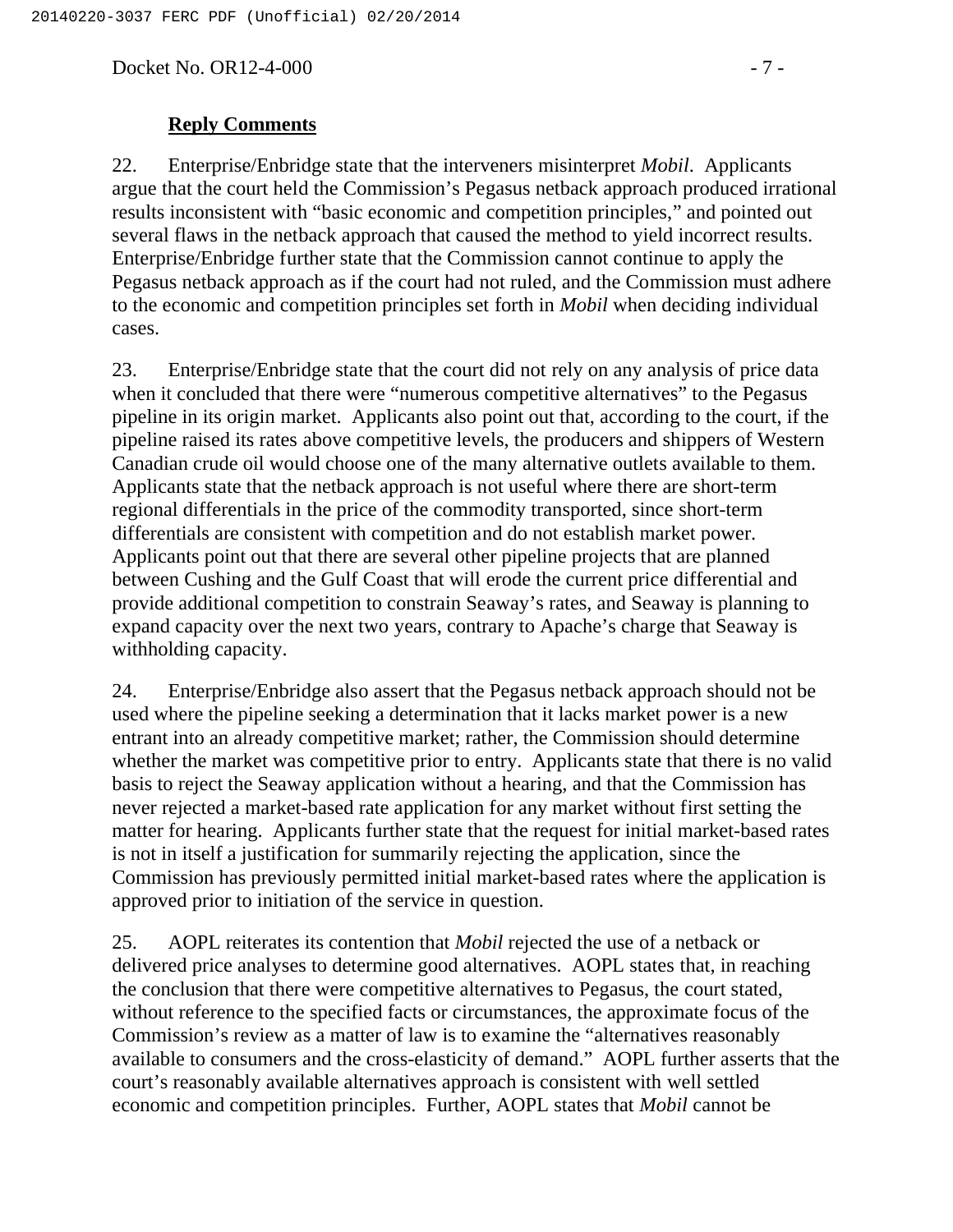#### Docket No. OR12-4-000 - 8 -

reasonably interpreted as implying, or even allowing the Commission to review a competitive rate proxy to demonstrate that a pipeline lacks market power; the court relied on the basic principle that shippers would choose one of the many alternative outlets available to them if the pipeline were to raise its rate above a competitive level, and those other outlets thereby constrain the rates that Pegasus can charge. AOPL states that the court clearly held that the Commission's denial of market-based rates to Pegasus was unreasonable because the netback pricing analysis failed to take into account the many reasonably available in the origin market; as such, *Mobil* requires that the Commission's good alternatives standard includes all reasonably available alternatives. AOPL states that the concerns expressed are based on a shortsighted view of a market frozen in time, which fails to take into account the realities of the changing dynamics in a competitive marketplace. AOPL submits that the implementation of the reasonably available alternatives standard is required by *Mobil* as a matter of law, as well as by basic and economic competition principles.

26. CAPP submits that the Commission should return to its first principles in defining relevant markets, including reiterating and applying the smallest market principle in defining the origin market for a crude oil pipeline and defining the geographic market narrowly, using the "small but significant and non-transitory increase in price" (SSNIP) or similar standard to determine whether and to what extent any extension of this market is warranted in a given instance. CAPP notes that Enterprise/Enbridge and AOPL's reliance on *Mobil* for the "reasonably available standard" is misplaced, as they ignore the context of the finding.

27. CAPP asserts that the SSNIP test with the smallest market principle is fully consistent with *Mobil*, and the reasonably available standard is really nothing more than the SSNIP methodology the Commission has relied upon for years. CAPP further states that the Commission should recognize that a new entrant may actually increase market concentration, depending on the size of the pipeline, the market, and other factors. CAPP encourages the Commission to reemphasize its prior findings that market-based rates should be employed only where they serve to facilitate efficiency, and that if applicants intend to dispute the relevance or applicability of a pipeline's regulated rate as a proxy for the competitive rate, they should be obligated to furnish and justify any alternative measurement of a long-term competitive rate.

28. CAPP notes that the origin market for Enterprise/Enbridge remains in dispute, as well as the computation of Enterprise/Enbridge's share of the origin market, since Enterprise/Enbridge's data were not aggregated with that of Enbridge's Ozark pipeline system, rendering the resulting market concentration as understated. CAPP notes that new entrants may have beneficial competitive effects, either in the abstract or in a specific factual context, and the Commission must answer in any instance whether the new entrant can exercise market power based on the facts presented. Further, CAPP states, pipeline expansions under the Interstate Commerce Act (ICA) continue to be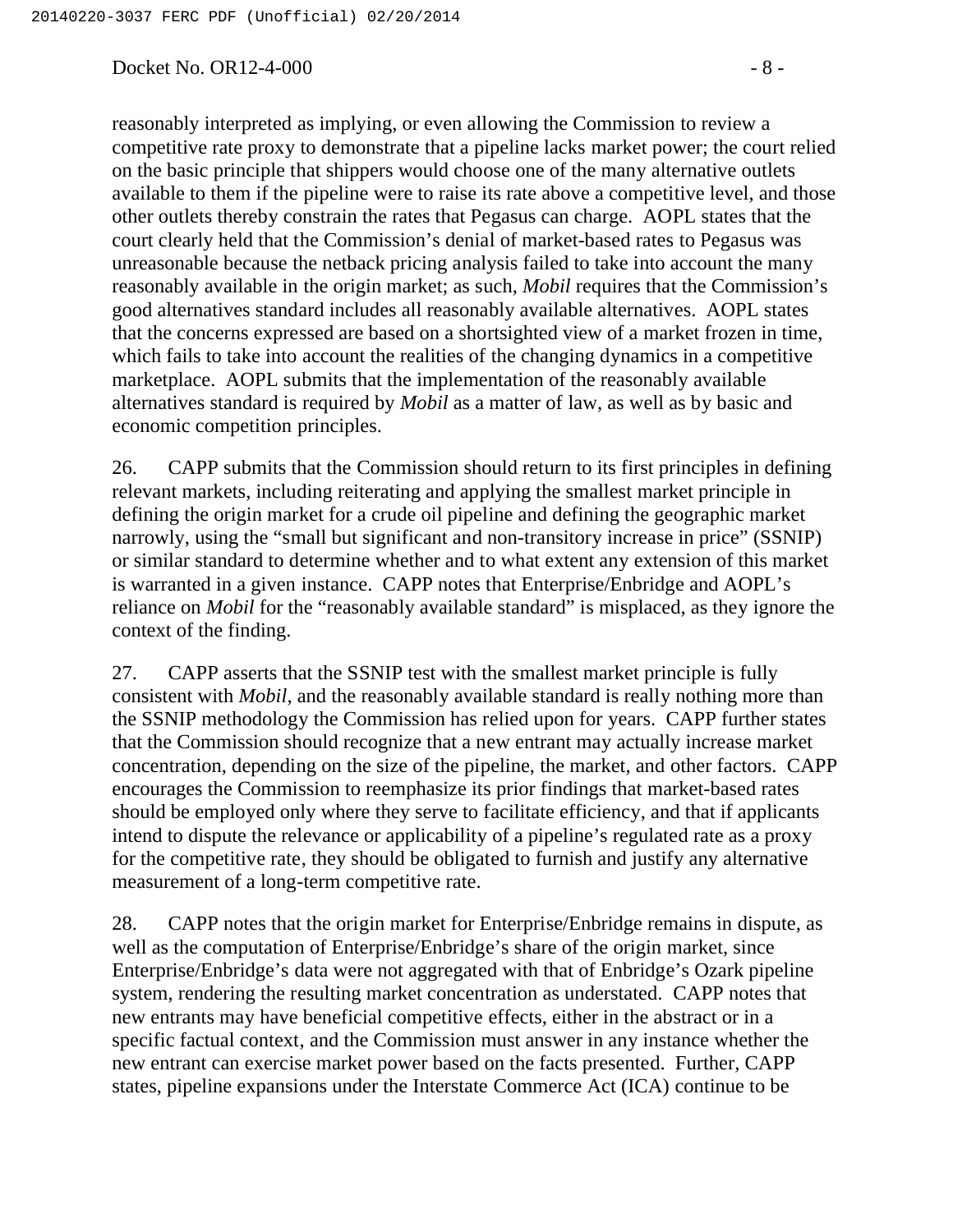$Docket No. OR12-4-000$  - 9 -

undertaken under a wide array of contractual and tariff provisions. CAPP notes that Enterprise/Enbridge concedes in its comments that it will increase crude oil prices at Cushing, which is *prima facie* evidence of market power even in the origin market as defined in the application. Finally, CAPP states, Enterprise/Enbridge cites no authority for the proposition that they should be granted retroactive authorization to charge marketbased rates, and it is impossible to ascertain whether any shipper would have made use of such services if a hypothetical rate were in effect and no basis for imputing a marketbased rate to such services when none was on file as of the time the service was rendered.

29. Cenovus states that Enterprise/Enbridge has failed to provide a sufficient basis to grant rehearing of the May 7 Order, and did not provide any reason to conclude that cost data are no longer relevant or that the Commission acted improperly by denying the application for its failure to include such data. Further, Cenovus states that Enterprise/Enbridge's contention that the pipeline lacks market power in its origin and destination markets is a factual question that requires evidentiary analysis. Cenovus also disagrees with AOPL's characterization that the court endorsed certain bedrock principles that must be reflected in the Commission's market-based rate policies. Cenovus states that the court's decision was driven to a substantial degree by the specific facts presented in the *Mobil* case. The court, states Cenovus, did not provide any generic guidance or otherwise indicate how it might have ruled if a different factual scenario had been presented. Cenovus also disagrees with AOPL's characterization that the court held that regulated rates are irrelevant when reviewing applications for market-based rate authority; rather, Cenovus asserts the court merely found that, under the specific facts presented in that case, the pipeline's regulated rate was not a reasonable proxy for competitive rates.

30. A4A asserts that AOPL's proposal to change the approach to evaluating market based rate applications the Commission has applied since Order No. 572 would be more appropriately explored through a notice and comment rule-making. A4A also points out that AOPL provides no basis for overturning the Commission precedent requiring the evaluation of alternatives available to each shipper in a market, rather than shippers as a class in the market. Further, A4A argues that finding an alternative is reasonably available is only the first step in defining good alternatives. A4A further states that a netback analysis is still required to define good alternatives, since the court never ruled out the use of a netback or delivered price analyses when appropriate.

## **DISCUSSION**

31. The basic question is whether the decision in *Mobil* altered the Commission's long standing approach to analyzing market power applications of oil pipelines, or whether the court merely applied those policies and procedures to the specific facts concerning the Pegasus pipeline and found that the Commission erred in its findings. A review of the *Mobil* decision clearly demonstrates the latter. Accordingly, the Commission reaffirms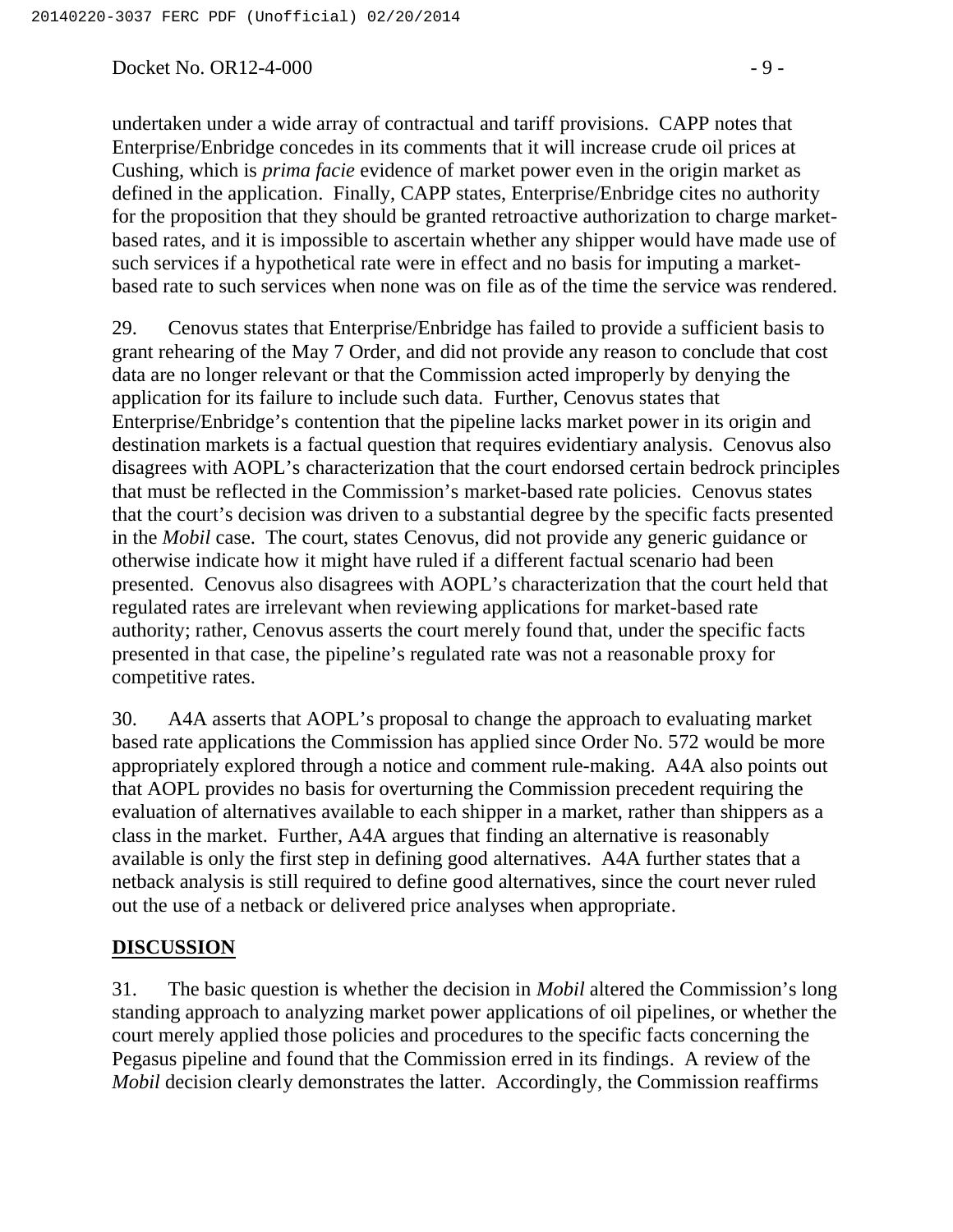Docket No. OR12-4-000 - 10 -

the holding of the May 7 Order that *Mobil* did not fundamentally alter the Commission's regulatory regime concerning market power applications of oil pipelines.**<sup>13</sup>**

32. The court in *Mobil* first identified Order No. 572 as the guide for the Commission's consideration of applications for market-based rate authority.**<sup>14</sup>** The court then set forth the Commission's definition of market power as "the ability profitably to maintain prices above competitive levels for a significant period of time.<sup>513</sup> The court stated that in adopting this definition of market power, the Commission "decided to adhere to well-settled economic and competition principles in determining whether an oil pipeline possesses market power."**<sup>16</sup>** Ultimately, the court held that when the Commission decided to follow basic economic and competition principles, as it has under Order No. 572, the Commission must adhere to these principles in deciding individual cases.<sup>17</sup> The language concerning Order No. 572 and the Commission's approach to market power applications clearly shows that the court in no way intended to overturn or fundamentally alter the Commission's long-standing procedures.**<sup>18</sup>** Rather than criticize the Commission's regulatory framework for analyzing market power of oil pipelines, the court instead faulted the Commission for failing to properly apply this framework to Pegasus' application.

33. We are therefore left with the court's finding that the Commission's policies and procedures for oil pipeline market power applications, as set forth in Order No. 572 and the Commission's regulations, were not followed. To ensure those policies are followed in the present as well as future proceedings, the Commission, below, will reiterate the steps necessary for an oil pipeline to demonstrate a lack of market power.

34. Order No. 572, as codified in Part 348 of the Commission's Rules of Practice and Procedure,<sup>19</sup> established filing requirements and procedures with respect to an application

**<sup>13</sup>** May 7 Order at P 32.

**<sup>14</sup>** *Mobil*, 676 F.3d at 1100 (citing Order No. 572).

**<sup>15</sup>** *Mobil*, 676 F.3d at 1100.

 $^{16}$  *Id.* 

**<sup>17</sup>** *Id*. at 1104.

**<sup>18</sup>** This point is made by Enterprise/Enbridge in its comments. Enterprise/Enbridge Reply Comments at 24 (proper application of the principles from the *Mobil* decision does not require any change to the Commission's regulations).

**<sup>19</sup>** 18 C.F.R. pt. 348 (2013).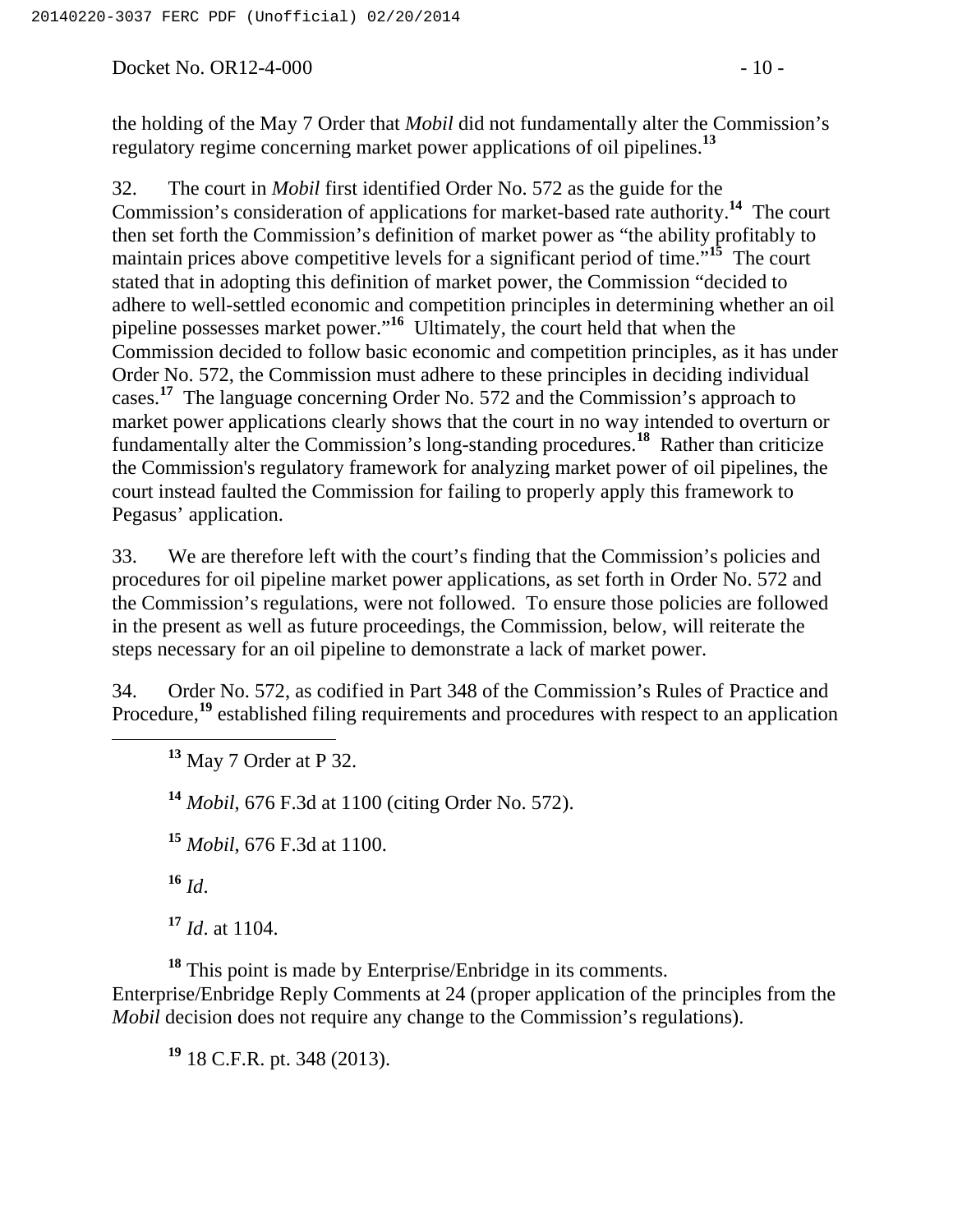Docket No. OR12-4-000 - 11 -

by an oil pipeline for a determination that it lacks significant market power in the markets in which it proposes to charge market-based rates.**<sup>20</sup>** As set forth in Order No. 572, the Commission requires oil pipelines to first define the relevant markets for which to determine market power. Further, the Commission requires oil pipelines to identify the competitive transportation alternatives for its shippers, including potential competition and other competition constraining its rates. Finally, the oil pipeline must compute the market concentration for the relevant market(s) and other market power measures.<sup>21</sup> The Commission uses this information to determine whether the oil pipeline lacks significant market power in the relevant markets.

### **Geographic Markets**

35. The Commission requires an oil pipeline seeking to charge market-based rates to describe the geographic markets, both origin and destination, in which it seeks to make a showing that it lacks significant market power.**<sup>22</sup>** The Commission does not require an oil pipeline to file pursuant to any particular geographic market definition, but believes that the appropriate geographic markets should be determined in each proceeding based on its facts.**<sup>23</sup>** In the *Mobil* proceeding, participants disagreed on the proper definition of the origin market for the Pegasus pipeline.**<sup>24</sup>** While the *Mobil* decision did not explicitly adopt a particular geographic market definition, it did cite Trial Staff's definition as consisting of the competitive alternatives available for producers and shippers of Western Canadian crude oil to transport or sell their crude oil.**<sup>25</sup>** The Trial Staff found that,

**<sup>21</sup>** Order No. 572 at 31,187.

**<sup>22</sup>** *Id*. at 31,187-89.

**<sup>23</sup>** *Id*. at 31,188.

<sup>24</sup> The Commission found the destination market competitive based on the application, and the issue was not litigated. *Mobil Pipe Line Co.*, 121 FERC ¶ 61,268 (2007).

**<sup>25</sup>** *Mobil*, 676 F.3d at 1101. This definition combines the geographic market with the list of competitive alternatives available in that market. Narrowing a geographic market to competitive alternatives is an additional step discussed below.

**<sup>20</sup>** Order No. 572 at 31,177. Order No. 572 was a companion to Order No. 561, which continued the Commission's policy of allowing an oil pipeline to attempt to show that it lacks significant market power. *Revisions to Oil Pipeline Regulations pursuant to Energy Policy Act*, Order No. 561, FERC Stats. & Regs. ¶ 30,985 (1993), *order on reh'g and clarification*, Order No. 561-A, FERC Stats. & Regs. ¶ 31,000 (1994).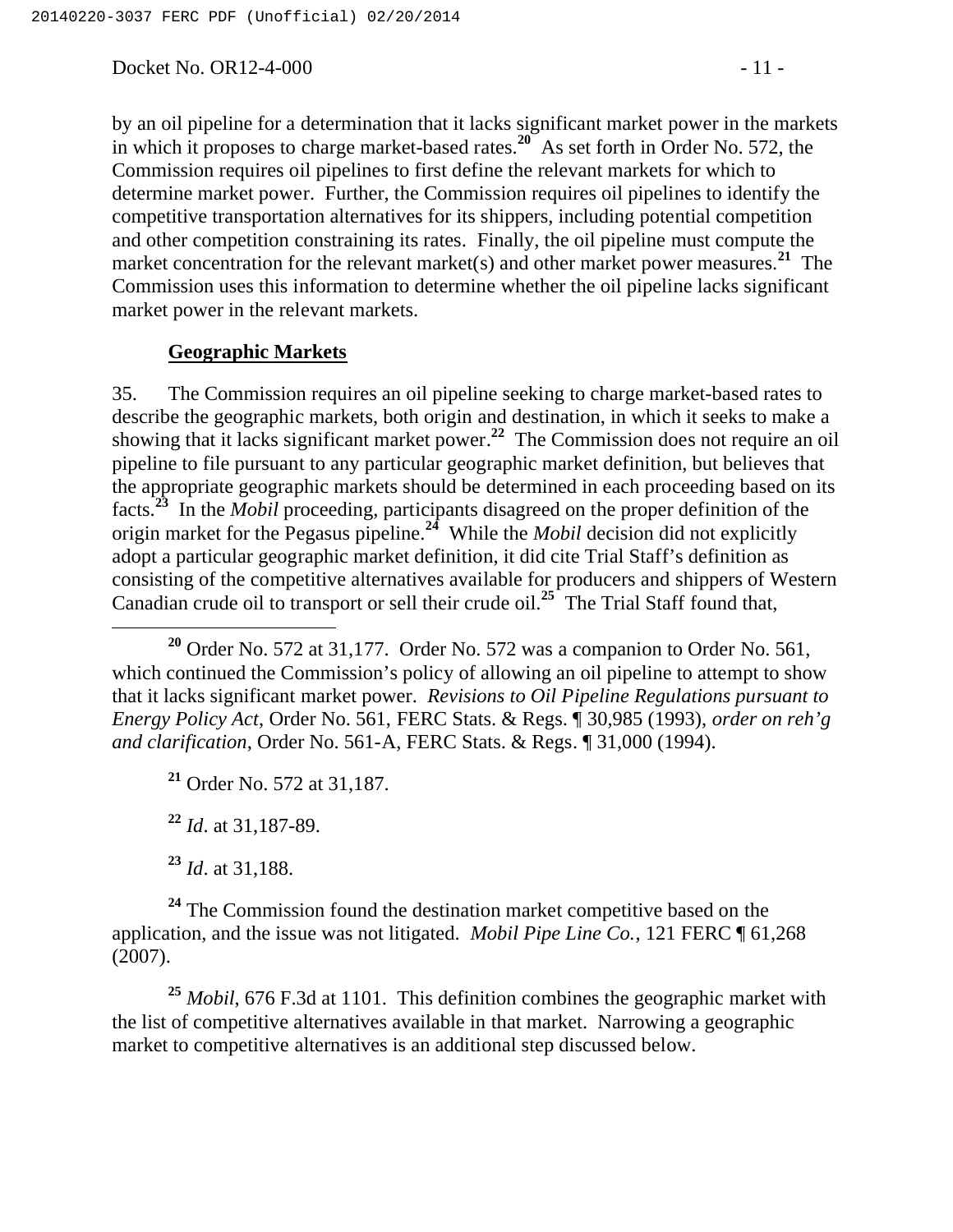Docket No. OR12-4-000 - 12 -

although the injection point for Pegasus was in Illinois, the proper geographic market for a crude oil pipeline resided in the crude oil production fields from where the crude actually shipped on the pipeline derived.**<sup>26</sup>** Trial Staff, using actual operational data from the pipeline, traced the crude oil that Pegasus actually received (Western Canadian crude) backwards from its injection point to the production fields in order to identify all potential alternatives to Pegasus.**<sup>27</sup>** This definition reflects the reality of the origin market for crude pipelines. Producers of crude oil seek to dispose of their product out of the production field by the most economic (profitable) means available.

36. Several parties filed comments concerning the proper determination of a geographic market. Enterprise/Enbridge concurs with Trial Staff's argument in *Mobil* that the location of a geographic crude oil origin market is dictated by the location and shape of the crude oil basin that produces the oil transported out of the origin market.**<sup>28</sup>** Enterprise/Enbridge identifies Cushing, OK as a major oil trading hub,**<sup>29</sup>** and states that there is an excess supply of crude oil at Cushing.**<sup>30</sup>** Enterprise/Enbridge does not indicate the specific source (i.e. production field) of crude oil that will ship on Seaway and therefore does not identify which production basin should serve as the origin market.

37. CAPP argues that the Commission should begin the definition of the origin market at the point of origin of the pipeline.**<sup>31</sup>** CAPP states that the use of a hub, such as Cushing, is a reasonable starting point, and that a Bureau of Economic Analysis Economic Area (BEA) is a logical extension of a hub.**<sup>32</sup>** Enterprise/Enbridge argue that in this proceeding CAPP's approach restricted the Cushing origin market to the Tulsa BEA, resulting in the exclusion of nine of the eleven refineries in the area, generating an improperly narrow definition of the origin market and excluding the majority of the reasonably available competitive alternatives. Enterprise/Enbridge point out that CAPP

**<sup>29</sup>** Enterprise/Enbridge Reply Comments at 13.

**<sup>30</sup>** *Id*. at 16.

**<sup>32</sup>** *Id*. at 16.

**<sup>26</sup>** Ex. No. S-10 at 13. This is a fundamental difference between crude oil and refined products markets.

**<sup>27</sup>** *Id*. at 13-14.

**<sup>28</sup>** Enterprise/Enbridge Initial Comments at 24-24, Reply Comments at 15.

**<sup>31</sup>** CAPP Reply Comments at 7.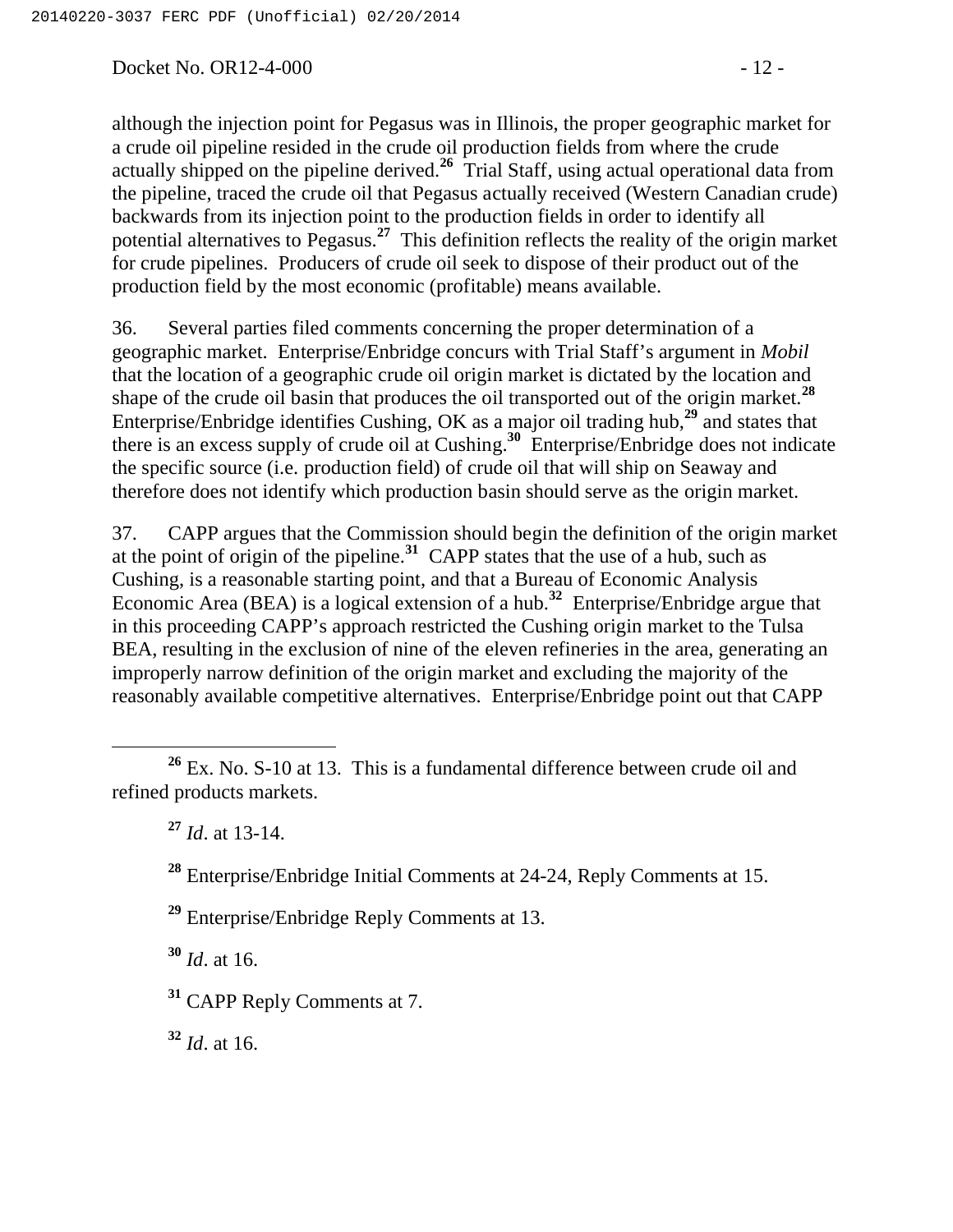Docket No. OR12-4-000 - 13 -

uses the anticipated future capacity of the Seaway pipeline, while including only current capacity of Seaway's competitors, thus distorting the analysis.

38. Finally, Apache claims that the May 7 Order found all of Enterprise/Enbridge's proposed alternatives were outside of Seaway's origin point at the Cushing Hub.**<sup>33</sup>** Apache misunderstands the May 7 Order. The May 7 Order differentiated prior cases that had relied on BEAs for determining good alternatives. The May 7 Order made no determination concerning the scope of the Cushing Hub or the propriety of utilizing a hub as a geographic origin market.

39. The Commission finds that, consistent with *Mobil*, the proper geographic origin market for crude oil pipelines is the production field from where the crude oil being shipped on the pipeline derives. This may be the production field in which the pipeline is physically located. However in certain origin markets, inbound pipelines also provide crude oil from other production fields which may constitute the origin of crude actually shipped on the pipeline applicant. Consistent with Order No. 572, applicant pipelines may offer other evidence in meeting its burden to establish any definition of the geographic market. The Commission is also not preventing any party from presenting a geographic market based on BEAs or hubs, or any combination thereof. The determination of a geographic market is a fact-specific inquiry and must be determined on a case-by-case basis.

## **Product Market**

40. An oil pipeline seeking to charge market-based rates must identify the product market or markets for which it seeks to establish that it lacks significant market power.<sup>34</sup> Under the ICA, the Commission regulates the transportation of oil by pipelines.**<sup>35</sup>** Thus, the transportation of a particular product is an appropriate product definition. However, disposition of product (i.e., local usage or refiners) is a relevant element of a marketpower analysis as well.**<sup>36</sup>** As with the geographic market, the Commission does not require a specific product market definition; the pipeline must identify the product market or markets for which it seeks to establish that it lacks significant market power.

**<sup>36</sup>** Order No. 572 at 31,190.

**<sup>33</sup>** Apache Reply Comments at 11.

**<sup>34</sup>** Order No. 572 at 31,189.

**<sup>35</sup>** 49 U.S.C. app. 1(1)(b) (1988) (cited in Order No. 572 at 31,189).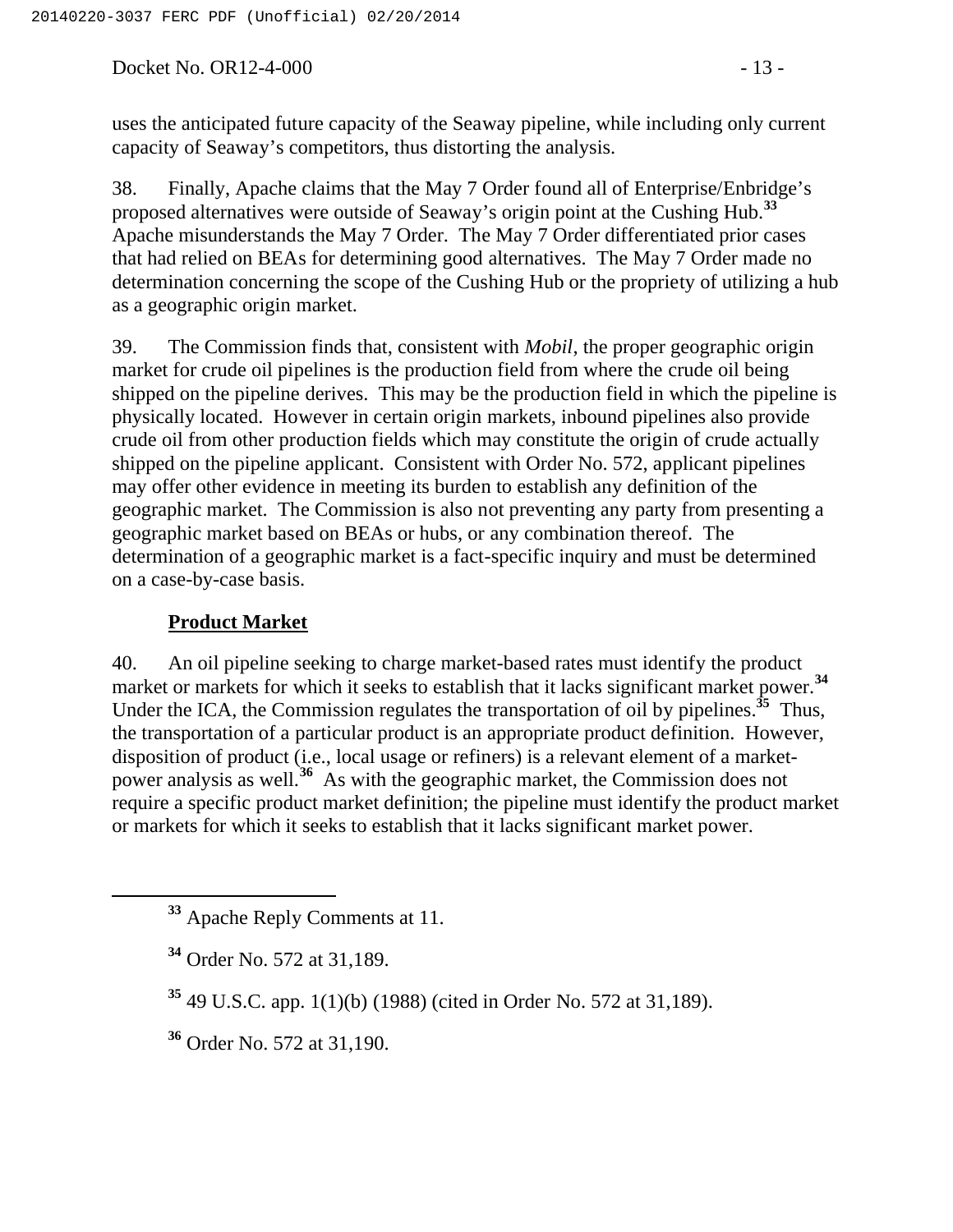Docket No. OR12-4-000 - 14 -

41. In *Mobil*, participants disagreed as to the proper product market definition. Trial Staff argued that the appropriate product market definition was the transportation of crude oil.**<sup>37</sup>** Trial Staff noted that, while Western Canadian heavy sour crude oil accounted for 98 percent of the actual shipments on Pegasus, the fact that the pipeline was capable of shipping other grades of crude supported a finding that the product market included all crude oil.**<sup>38</sup>** Shippers argued that because current shippers shipped 98 percent of Western Canadian heavy sour crude, only the transportation of Western Canadian heavy sour crude should define the product market.**<sup>39</sup>**

42. *Mobil* did not explicitly adopt a product market definition. However, at several points in the decision the court noted that Pegasus shipped only three percent of all Western Canadian crude oil. Given the importance the court placed on this statistic, the narrow product market definition purported by shippers which did not include the transportation of all grades of Western Canadian crude would seem too narrow. However, the court did not go so far as to adopt Trial Staff's definition of the transportation of all crude oil. Thus, it is unclear what guidance, if any, was provided by *Mobil* in regard to product market definition.

43. In its comments, Enterprise/Enbridge acknowledged that when defining a product market the relevant analysis concerns cross-elasticity of demand. *Mobil* cited the principle of cross-elasticity of demand. The Supreme Court has found that the outer boundaries of a product market can be identified by the reasonable interchangeability, or cross-elasticity of demand, between the product and possible substitutes.**<sup>40</sup>** In general terms, cross-elasticity requires identifying the choices available, focusing on whether consumers will shift from one product to another in response to changes in their relative costs. For purposes of crude oil pipelines, the question is whether the transportation or disposition of different grades or types of crude oil (heavy vs. light, low vs. high sulfur for example) could serve to discipline a potential price increase above competitive levels. If a price increase for the transportation of heavy crude would potentially cause producers to shift their demands to light crude transport, these products would generally both be included in one product market. If however a price increase on heavy crude could not be disciplined by such a shift, they would not exhibit a significant cross-elasticity and would instead constitute separate product markets.

**<sup>37</sup>** Ex. S-10 at 10.

**<sup>38</sup>** *Id*. at 12.

**<sup>39</sup>** Ex. SCN-17 at 33-34.

**<sup>40</sup>** *Brown Shoe Co. v. United States*, 370 U.S. 294, 325 (1962).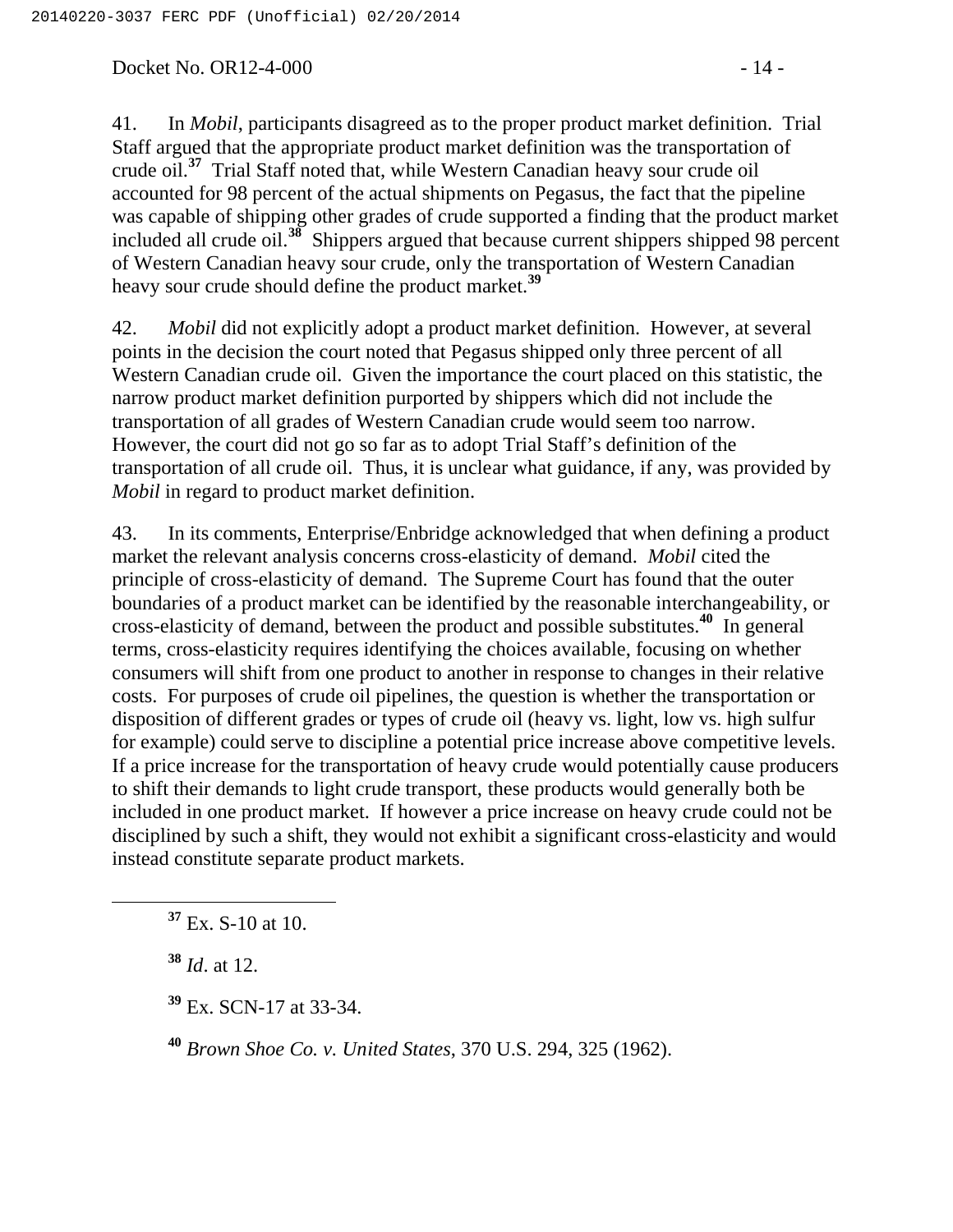Docket No. OR12-4-000 - 15 -

44. The Commission determines that the product market(s) for an oil pipeline consists of that service or those services which the pipeline holds itself out as offering.**<sup>41</sup>** The appropriate product market in a market-power analysis includes (1) those services for which the applicant seeks to charge market-based rates, and (2) any product that could discipline the exercise of market power over those products. If an oil pipeline applicant seeks to offer market-based transportation service solely for heavy crude, the product market will contain heavy crude transportation as well as the disposition of heavy crude in the market and any product that exhibits a suitable cross-elasticity with heavy crude transport. If an oil pipeline applicant seeks market-based rates for all forms of crude oil transportation, the product market could expand accordingly to include all crude transport, or be divided into separate product markets, again based on cross-elasticity between products. In the context of a crude oil origin market, only transportation of those products available from the production fields (i.e., the geographic market) is to be included in the product market. As with the geographic market, the Commission will allow the oil pipeline applicant to propose any product market definition, with the burden to justify the definition solely on the applicant. The determination of a product market is a fact-specific analysis and must be determined on a case-by-case basis.

### **Competitive Alternatives**

45. The Commission requires oil pipeline applicants seeking a market power determination to describe available transportation alternatives in competition with the pipeline in the relevant markets, and other competition restraining the pipeline's rates in those markets.**<sup>42</sup>** Alternatives may include other pipelines, rail, barges, trucks, refiners and local consumption.**<sup>43</sup>** The Commission does not exclude any alternative form of competition. However, the burden is on the applicant pipeline to justify an alternative's inclusion in the market power analysis.**<sup>44</sup>** The fact that an alternative is located within the production field or within a certain proximity to the pipeline does not alone establish that an alternative is a good alternative. As discussed below, additional data is required for an alternative located within a geographic market to be deemed a "good" alternative in terms of both availability and price. For an alternative to be competitive, it must possess the ability to discipline, or prevent, a potential increase in price above the competitive level

**<sup>41</sup>** *See, e.g., Potomac Elec. Power Co. v. U.S.*, 584 F.2d 1058 (D.C. Cir. 1978).

**<sup>42</sup>** Order No. 572 at 31,191.

**<sup>43</sup>** *Id*. Local consumption in the case of crude oil includes crude oil refineries in the origin market.

**<sup>44</sup>** *Id*.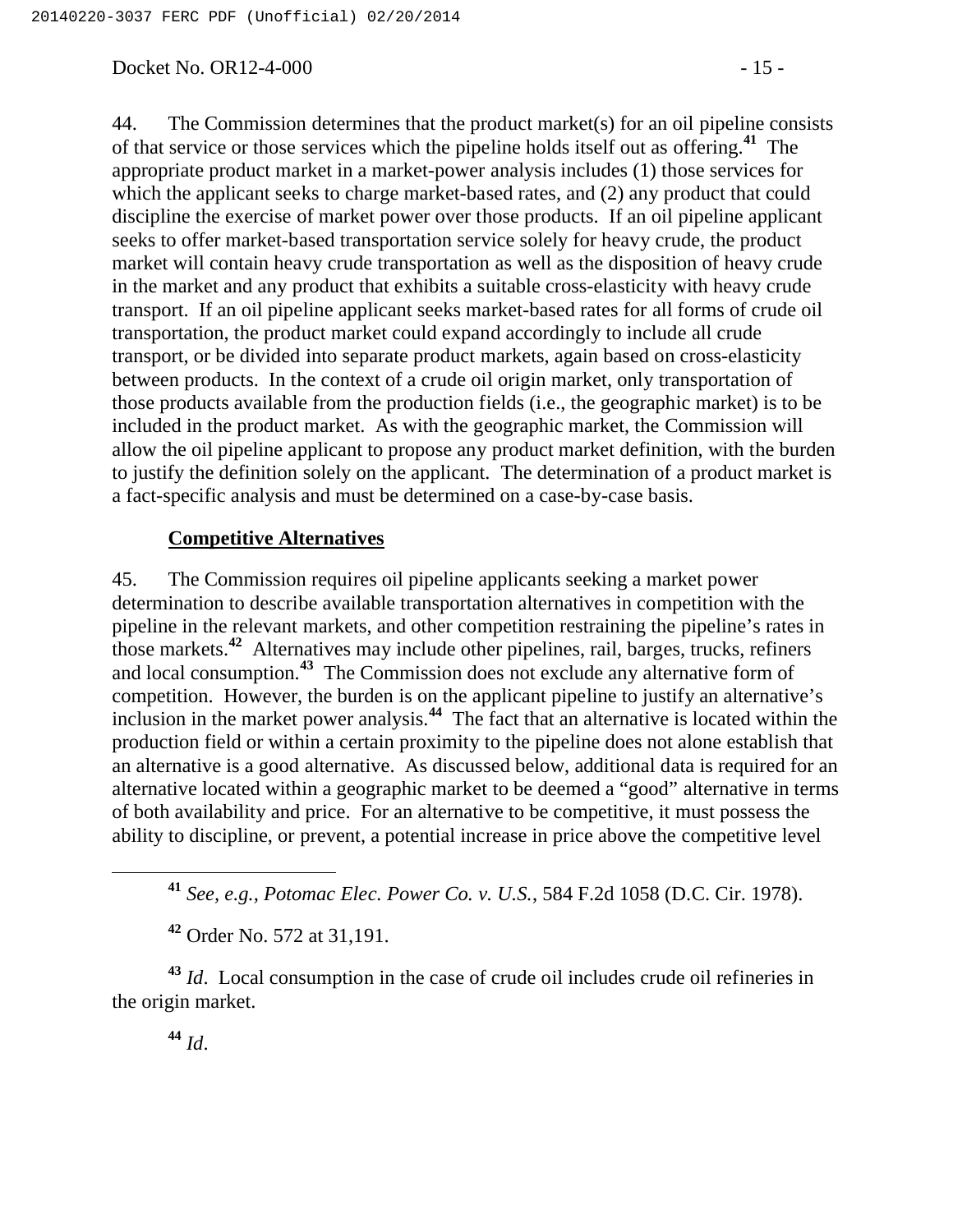Docket No. OR12-4-000 - 16 -

by the pipeline applicant. A competitive alternative also must be available to receive product diverted from the applicant in response to a price increase, and must be of the same quality as the applicant.**<sup>45</sup>** *Mobil* did not alter this analysis.

46. Whether an alternative was competitive, and the methodology for determining whether an alternative was competitive, constituted the single largest point of contention in the *Mobil* proceeding. Trial Staff and the pipeline applicant found numerous competitive alternatives, whereas shippers found no alternatives sufficiently competitive with Pegasus to restrain the pipeline. The court found that the record evidence showed that producers and shippers of Western Canadian crude oil have numerous competitive alternatives to Pegasus for transporting and selling their crude oil.**<sup>46</sup>**

47. Competitive alternatives are determined through an examination of price. The price to the shipper after all costs of delivery is known as the netback.**<sup>47</sup>** When comparing alternative means to transport or dispose of crude oil out of an origin market, a simple price comparison will not produce accurate results. A shipper will choose a higher-priced transportation alternative if the price of crude in a destination market exceeds the transportation price differential. Put more simply, a shipper will spend \$2 more transporting crude to one destination over another if that destination's price for crude oil exceeds by over \$2 the price at the alternative destination. Thus, comparing simply the cost of transportation does not give an accurate picture of what competitive alternatives exist.

48. A traditional netback analysis identifies good alternatives based on a comparison of the netback a shipper receives for a barrel of oil over various alternatives. The netback a shipper receives from the applicant, historically determined using the applicant's tariff rate as a proxy for the competitive price, is compared with netbacks of other alternatives within the geographic market. Alternatives with a netback within a certain range of that produced by the applicant were considered good alternatives.<sup>48</sup> In the *Mobil* proceeding, however, factors were present to forego a traditional netback analysis. The primary reason was an appropriate benchmark price, a necessary element in a traditional netback analysis, did not exist.**<sup>49</sup>** As stated, in prior proceedings the oil pipeline applicant's tariff

**<sup>45</sup>** *See Koch Gateway Pipeline Co.*, 66 FERC ¶ 61,385 (1994).

**<sup>46</sup>** *Mobil*, 676 F.3d at 1104.

**<sup>47</sup>** *Shell Pipeline Co., L.P.*, 103 FERC ¶ 61,236, at 61,901 n.16 (2003).

**<sup>48</sup>** Ex. S-1 at 16.

**<sup>49</sup>** Ex. S-10 at 18.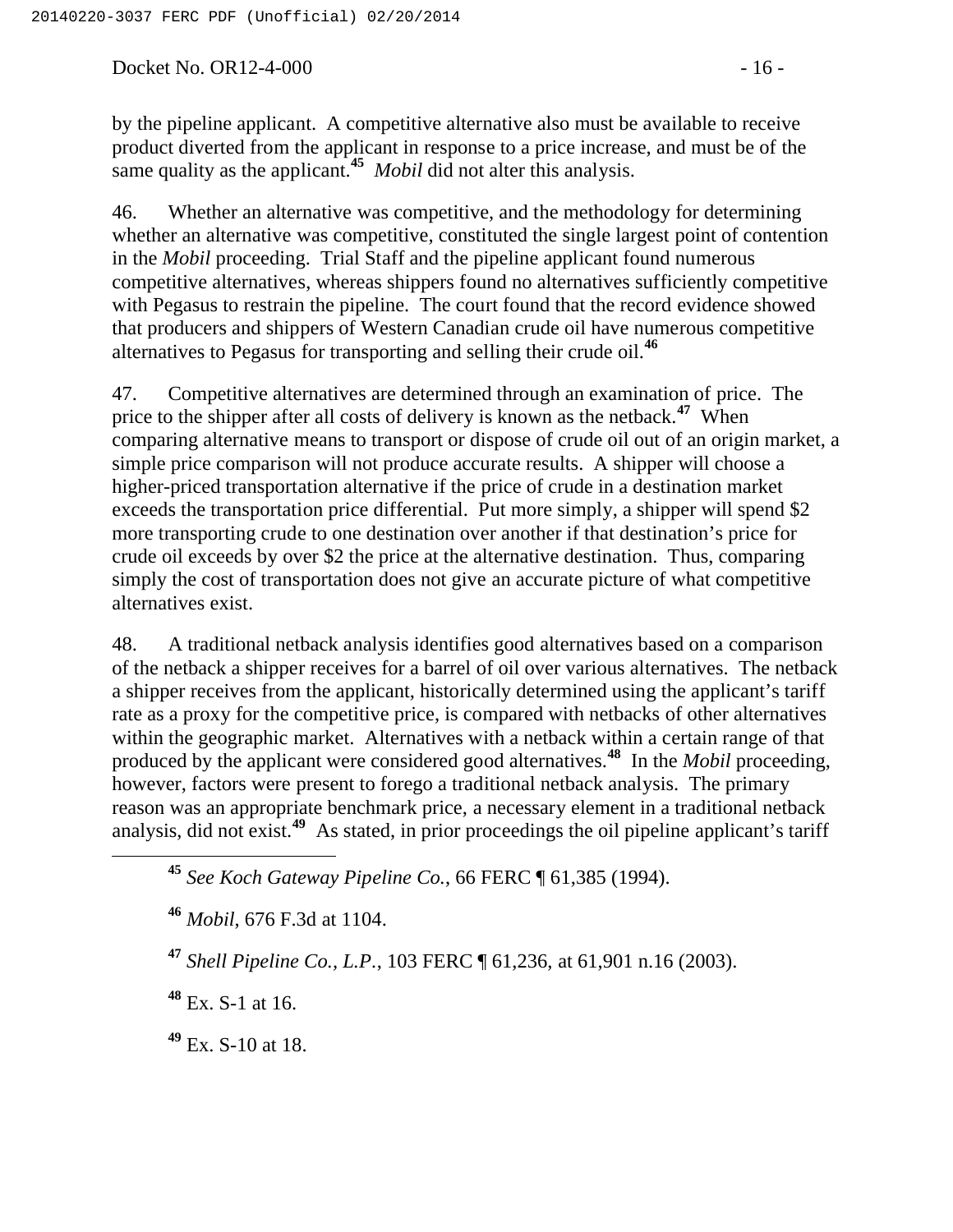Docket No. OR12-4-000 - 17 -

rate served as an appropriate proxy for the competitive price to be used in the netback analysis.**<sup>50</sup>** However, due to certain market characteristics not present in prior proceedings, the tariff rate for Pegasus could not serve as an appropriate proxy.

49. The primary concern over using Pegasus' tariff rate as a proxy for the competitive price centered on the excess demand for transportation on Pegasus, and how this excess demand demonstrated that the tariff rate was below, perhaps far below, the competitive price. Absent a price restraint such as a tariff that prevents a pipeline from raising its transportation rate, a pipeline facing excess demand for access to its pipeline will increase price to a point where the demand for transportation equals the capacity, or supply, of the pipeline. As a competitive price is by definition at the point where supply and demand intersect, excess demand occurs when a price is below the competitive level. Using a proxy that is significantly below the competitive price in a traditional netback analysis could yield improper results, for any price increase from the point of the tariff rate up to the competitive level could be mistaken for an exercise of market power where no such market power exists.

50. The court found that Pegasus' regulated tariff rate was not an appropriate proxy for the competitive rate, thus a netback analysis utilizing the tariff rate was not appropriate in that case.**<sup>51</sup>** Enterprise/Enbridge claims that the *Mobil* decision stands for the proposition that a pipeline's regulated rate can never be an appropriate proxy for the competitive rate, and that the Commission ignored this ruling in its May 7 Order by requiring the regulated rate be used as a proxy for the competitive rate.**<sup>52</sup>** Neither claim is accurate. While *Mobil* does hold that an applicant's tariff rate may in certain instances not serve as an appropriate proxy,<sup>53</sup> factors that influence whether the applicant's tariff rate would serve as such include excess demand at the regulated tariff rate.**<sup>54</sup>** Conversely, if there is not excess demand at an applicant's tariff rate, such an absence could serve as evidence that such a rate is an appropriate proxy. Further, the May 7 Order is clear that

 **<sup>50</sup>** *See Buckeye Pipeline Co.*, 53 FERC ¶ 61,473 (1990), *order on reh'g*, 55 FERC ¶ 61,084 (1991); *see also SFPP, L.P.*, 93 FERC ¶ 63,023, at 65,124 (2000) (prevailing rate is a fair approximation of the competitive rate).

**<sup>51</sup>** *Mobil*, 676 F.3d at 1103.

**<sup>53</sup>** *See* Apache Reply Comments at 7.

**<sup>54</sup>** May 7 Order at P 32; *see also* Cenovus Reply Comments at 5.

**<sup>52</sup>** Enterprise/Enbridge Reply Comments at 21-22.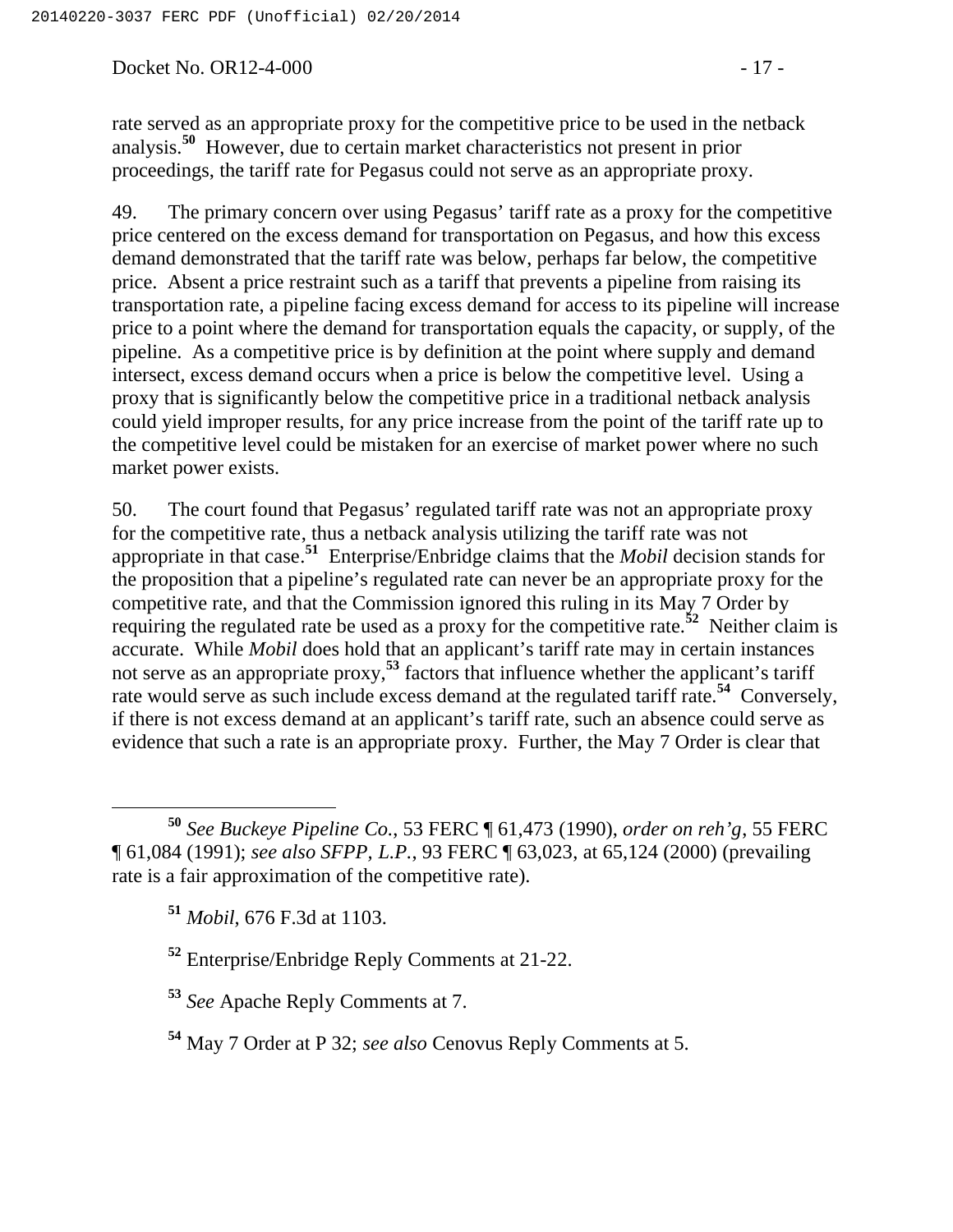Docket No. OR12-4-000 - 18 -

the tariff rate may not necessarily be an appropriate proxy for the competitive price.**<sup>55</sup>** In accordance with the court's ruling in *Mobil*, the Commission reaffirms its holding in the May 7 Order that for purposes of a netback analysis, the applicant's tariff rate cannot be presumed to be a proper proxy for the competitive price.**<sup>56</sup>**

51. As demonstrated in *Mobil*, a pipeline's regulated rate can be below, even far below, a competitive price level. A4A in its comments argues that a regulated rate is designed to approximate a competitive rate, and that a competitive price would be close to marginal cost.**<sup>57</sup>** This argument is incomplete. In a hypothetical functional market with one buyer and one seller, it is reasonable to infer that the terms of their voluntary transaction will result in a price that is close to the seller's marginal costs. However, in a market with multiple sellers, the competitive price is determined by the marginal costs of the marginal supplier, the supplier with the highest marginal costs (which may or may not be the pipeline applicant). A fully depreciated pipeline, such as Pegasus, could have significantly lower marginal costs than other alternatives in the market, and could therefore raise its rates above its own marginal costs. While certain commenters would label this price increase above the applicant's marginal costs an exercise of market power, it is merely a pipeline utilizing its lower costs while increasing price to the competitive level.

52. Apache criticizes the *Mobil* decision, arguing that the court's holding that the regulated rate could be below the competitive rate is a "slippery slope" that leaves no other benchmark against which to measure market power. This is erroneous. As the court held in *Mobil*, and as discussed in detail above, it is improper to simply presume, without any analysis of costs or market dynamics, that the regulated rate of a pipeline seeking a market power determination is a valid proxy for the competitive price. It is also contrary to the Commission's prior orders on market based rates, which have explicitly stated the expectation that market-based rates will exceed cost-of-service rates.<sup>58</sup> In any market, a seller's underlying costs of production are a factor in

**<sup>55</sup>** May 7 Order at P 32.

**<sup>56</sup>** *Id*. Cenovus states that the May 7 Order denied Enterprise/Enbridge's market power application upon finding that the applicant failed to provide sufficient cost-ofservice data. This is not correct. Cost of service data is not, and indeed has never, been a requirement in a market power application. While prior cases have used the applicant's tariff rate as a proxy, there has been no requirement that the tariff rate be cost based. Tariff rates that are negotiated rates or settlement rates have been used as proxies.

**<sup>57</sup>** A4A Reply Comments at 10.

**<sup>58</sup>** Order No. 572 at 31,181.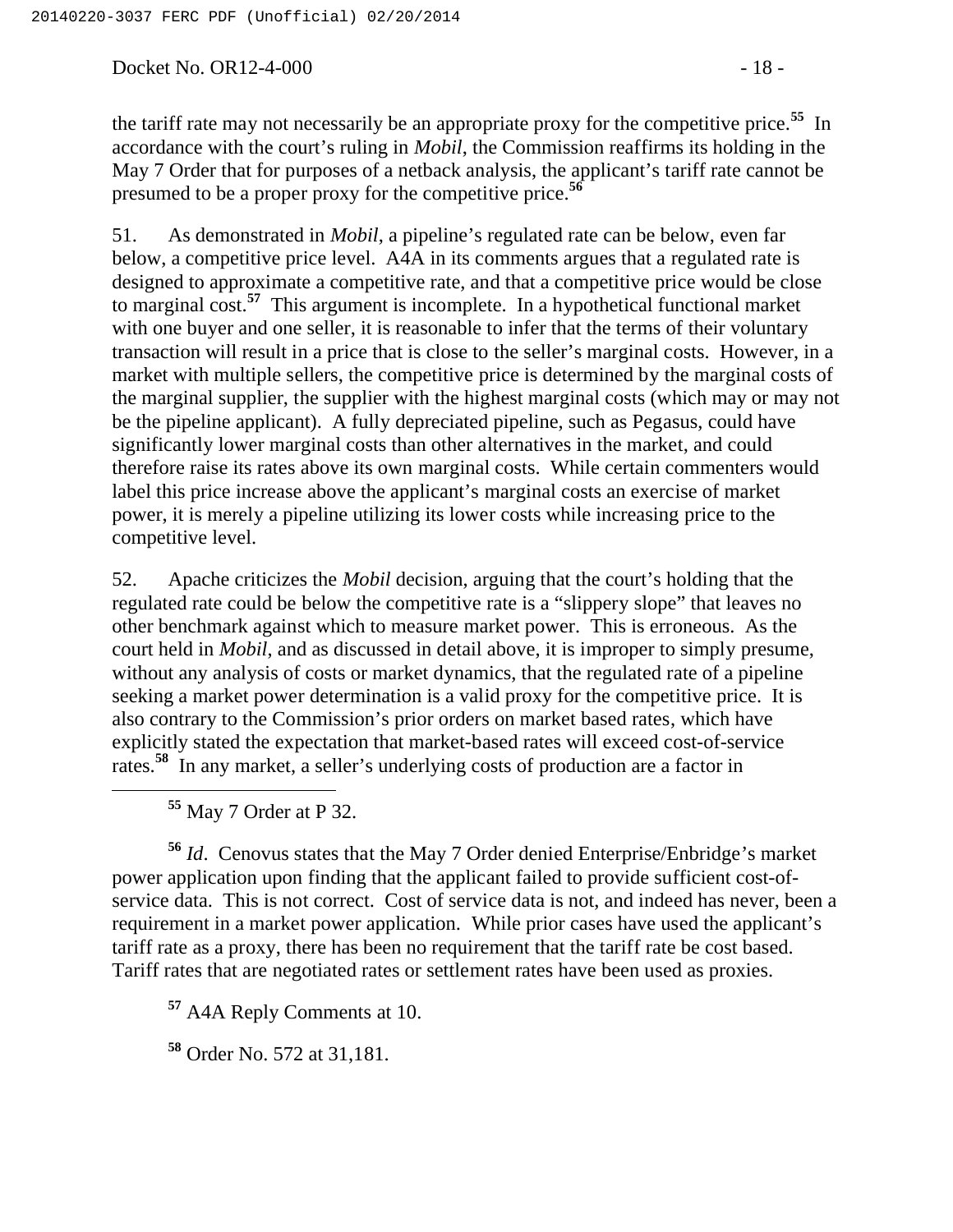Docket No. OR12-4-000 - 19 -

determining its market price. These costs certainly serve as a floor to what the seller's price will be. Only if the specific seller is the marginal seller in the market, however, will its costs factor directly into the determination of a competitive market price.

53. The more fundamental question becomes whether a traditional netback analysis is always necessary, or even relevant, in a market power analysis for oil pipelines. As to whether a traditional netback analysis is always necessary, the answer is no. As demonstrated in *Mobil*, certain factual aspects of a market power determination may make a traditional netback analysis unwarranted or unnecessary for the determination of whether an alternative is a competitive alternative. However, while a traditional netback analysis may no longer be necessary in certain proceedings, what remains necessary, and what remains a fundamental element of a market-power analysis, is that competitive alternatives must be determined competitive in terms of price.

54. As *Mobil* held, market-power analyses focus on whether there are alternatives to a pipeline's service that constrain its ability to profitably charge prices above competitive levels for a significant period of time.<sup>59</sup> For an alternative to be a good alternative, it must be competitively priced.**<sup>60</sup>**

55. As the May 7 Order held, a traditional netback analysis is not the only method for determining whether an alternative is a good alternative in terms of price.**<sup>61</sup>** While a traditional netback analysis was not performed in *Mobil*, there was an analysis of netbacks (i.e., price) used to determine whether an alternative was in fact a competitive or "good" alternative. In the *Mobil* proceeding, Trial Staff's testimony established that all alternatives being used in the origin market were "good" alternatives in terms of price.**<sup>62</sup>** This understanding was grounded in basic economic and competition principles. In a market, the competitive price will be the netback of the alternative that provides the lowest netback among used alternatives (the "marginal netback"). Shippers in this market will seek to earn the highest netback among available alternatives, and will use

**<sup>60</sup>** *Id*. at 1102.

**<sup>61</sup>** Both Enterprise/Enbridge and Apache incorrectly claim that the May 7 Order set forth a requirement to conduct a netback analysis. Enterprise/Enbridge Initial Comments at 4, 16; Apache Initial Comments at 9. The May 7 Order clearly stated that a netback would only be required "in the absence of a rational or workable means to evaluate competitive choices." May 7 Order at P 39.

**<sup>62</sup>** Ex. S-10 at 17.

**<sup>59</sup>** *Mobil*, 676 F.3d at 1100.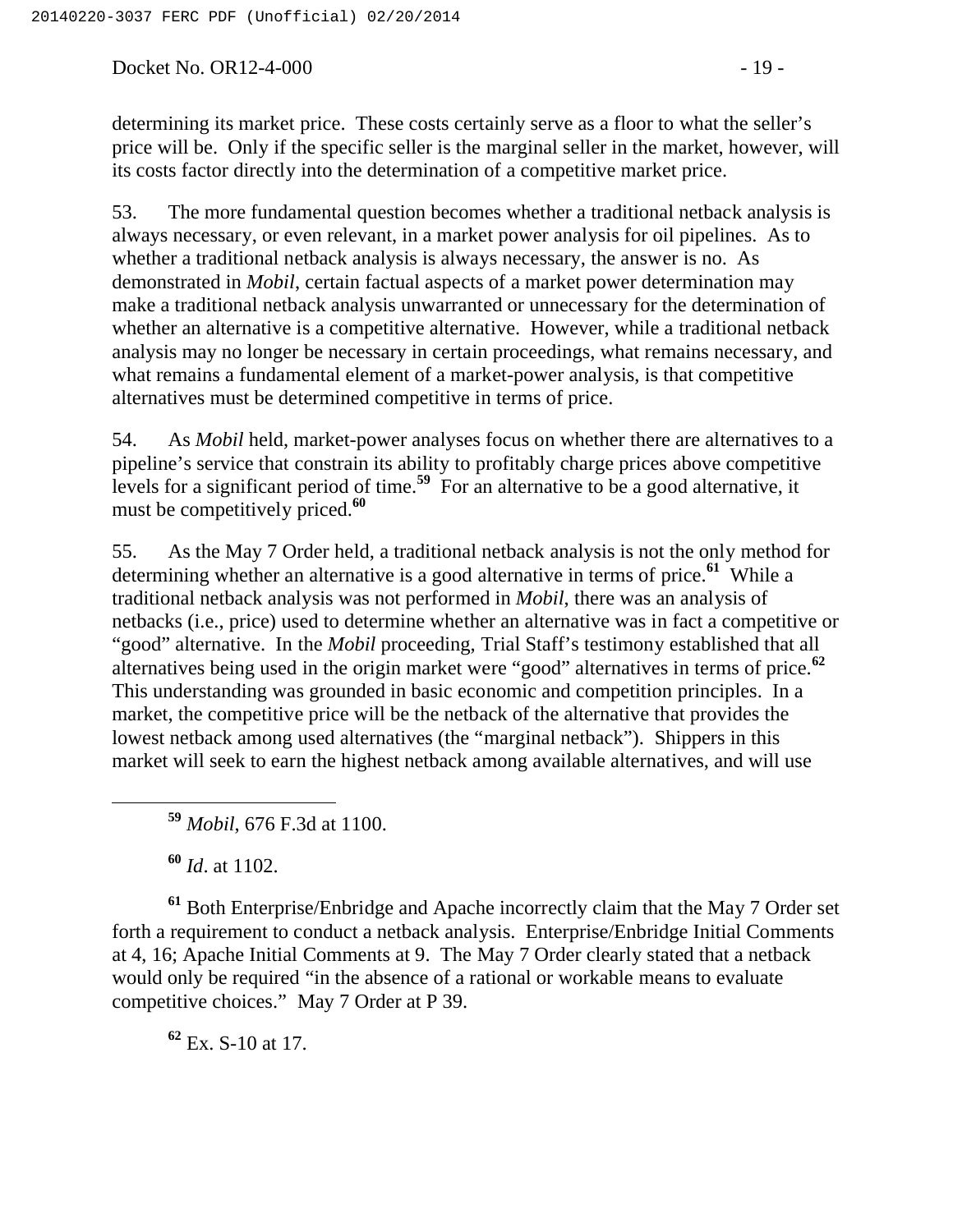Docket No. OR12-4-000 - 20 -

the alternative with the highest netback until it no longer offers capacity. Shippers will then seek to ship on the alternative offering the next highest netback, and so on until the marginal netback is reached. The marginal netback is the lowest netback generated among used alternatives. Thus, all used alternatives produce netbacks at or above the marginal netback and are therefore competitively priced. The key is that nothing being used offers a negative netback, or was unprofitable to the shipper.**<sup>63</sup>** Thus, while the analysis differed from the traditional netback analysis conducted in prior cases, *Mobil* did include a review of netback data in determining whether an alternative was competitive in terms of price.

56. Characterizing a used alternative as a good alternative in terms of price relies on shipper behavior to implicitly demonstrate that the alternative is economic or profitable to that shipper. It would simply not be rational for a shipper to use an alternative that was not profitable in that it produced a negative netback. Usage also demonstrates that the used alternative provides a higher netback than any alternative that is available but not being used. Shipper behavior concerning the use of an alternative is sufficient evidence of the economic viability of an alternative. Usage thus becomes the necessary "proxy" for determining whether an alternative is in fact a good alternative in terms of price,**<sup>64</sup>** and data concerning usage satisfies the Commission's requirement as set forth in the May 7 Order that price data be provided in order to demonstrate that an alternative is a good alternative in terms of price.**<sup>65</sup>**

57. To argue, as Enterprise/Enbridge and AOPL do, that a market power analysis can completely ignore netbacks (i.e. price) violates basic economic and competition principles. Enterprise/Enbridge and AOPL misunderstand or are simply incorrect when asserting that *Mobil* ignored the issue of netbacks in reaching its conclusions concerning Pegasus. Rather, the court, while not relying on a traditional netback analysis, determined that all alternatives being used to dispose of crude oil out of the origin market produced a positive netback to shippers. Determining that an alternative is in fact a competitive or good alternative in terms of price does not necessarily require that the competitive price be calculated or even known, and therefore does not require a traditional netback analysis. Economic behavior of market participants, combined with knowledge of netback prices, allows for a determination of competitive alternatives.

**<sup>63</sup>** Trial Staff Reply Brief, Docket No. OR07-21-000, at 29.

**<sup>64</sup>** *See* A4A Comments at 8 (some proxy for the competitive rate is required).

**<sup>65</sup>** May 7 Order at P 32.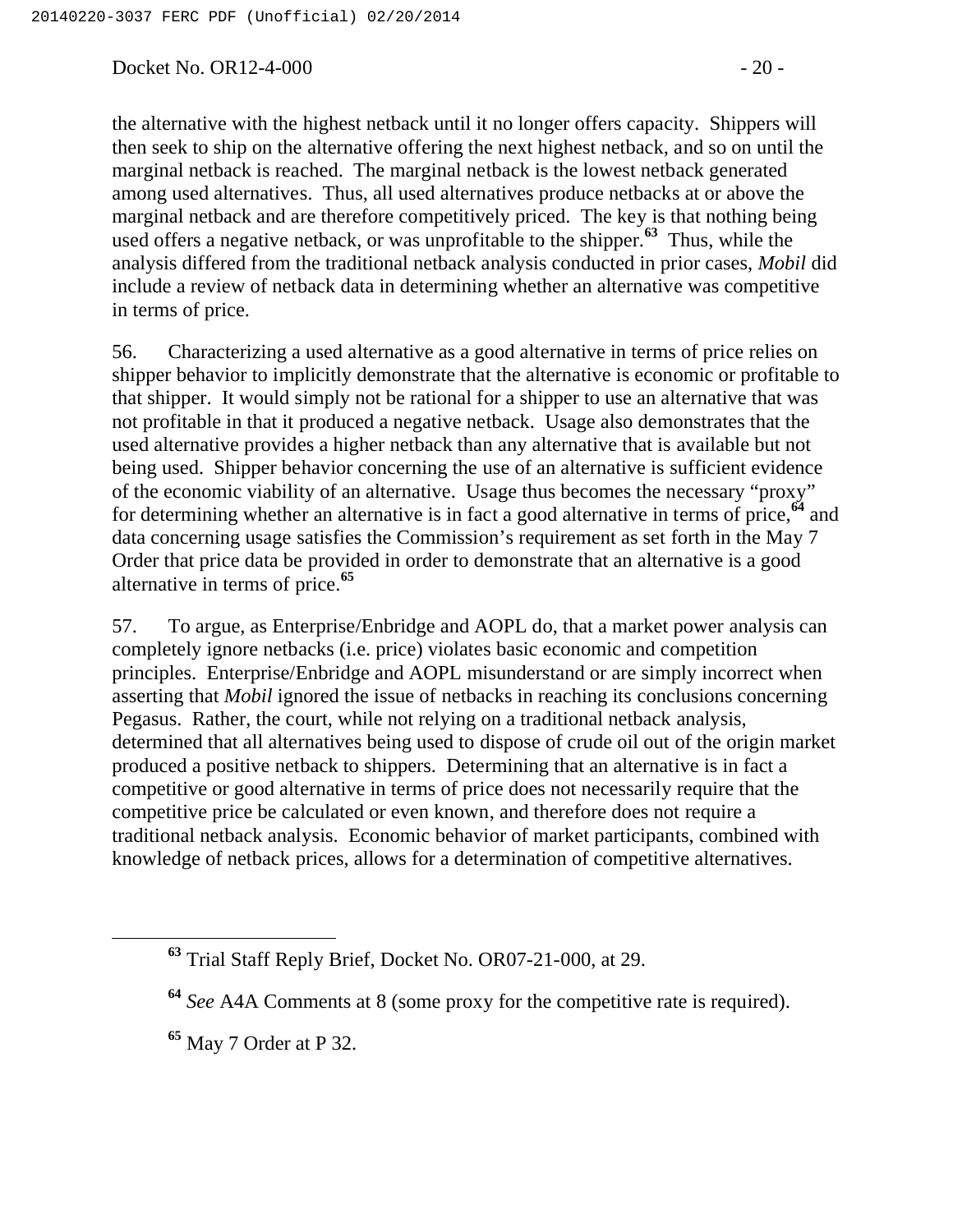Docket No. OR12-4-000 - 21 -

58. CAPP argues that pipeline applicants should be required to furnish evidence of the long-term competitive rate for purposes of conducting the market power analysis.<sup>66</sup> CAPP concedes that this information was not in the record of the Pegasus proceeding, and played no role in the court's decision in *Mobil*. As the court held in *Mobil*, and the Commission confirms, the requirement that an alternative be determined a good alternative in terms of price does not require the actual calculation of a competitive price proxy when usage demonstrates an implied demonstration of competitiveness. To hold otherwise creates an unnecessarily narrow view of the requisite price data required by the May 7 Order.

59. Several commenters raise an issue concerning use of the applicant's netback vis-avis the marginal netback when determining good alternatives. A4A argues that any alternative producing a netback significantly below that of the applicant is not a good alternative.**<sup>67</sup>** A4A claims that if shippers continue to use a pipeline that raises its rates, even if the resulting netback exceeds other competitive alternatives, such an increase in rates is an exercise of market power.**<sup>68</sup>** Apache argues that it is appropriate that the Commission determines good alternatives by comparing the netback of the applicant to each alternative.**<sup>69</sup>** Enterprise/Enbridge and AOPL, conversely, argue that such an approach devolves into a corridor-type analysis where only those alternatives serving the same origin and destination would be competitive alternatives.**<sup>70</sup>**

60. The question in market power analyses is whether an alternative can discipline an increase in price above the competitive level. As demonstrated in *Mobil*, it is not necessarily a question of whether the applicant can raise its current rates. By measuring market power by use of the marginal netback, all alternatives that could prevent an anticompetitive increase in price will be included as competitive alternatives. Focusing on the marginal netback also addresses the concerns of Enterprise/Enbridge and AOPL on whether focusing on netbacks results creates a corridor-type analysis.

61. The list of competitive alternatives therefore includes those alternatives in the geographic market being used to dispose of that which constitutes the product market.

- **<sup>68</sup>** A4A Reply Comments at 6.
- **<sup>69</sup>** Apache Initial Comments at 11.
- **<sup>70</sup>** Enterprise/Enbridge Initial Comments at 15, AOPL Comments at 26.

**<sup>66</sup>** CAPP Initial Comments at 11.

**<sup>67</sup>** A4A Initial Comments at 9.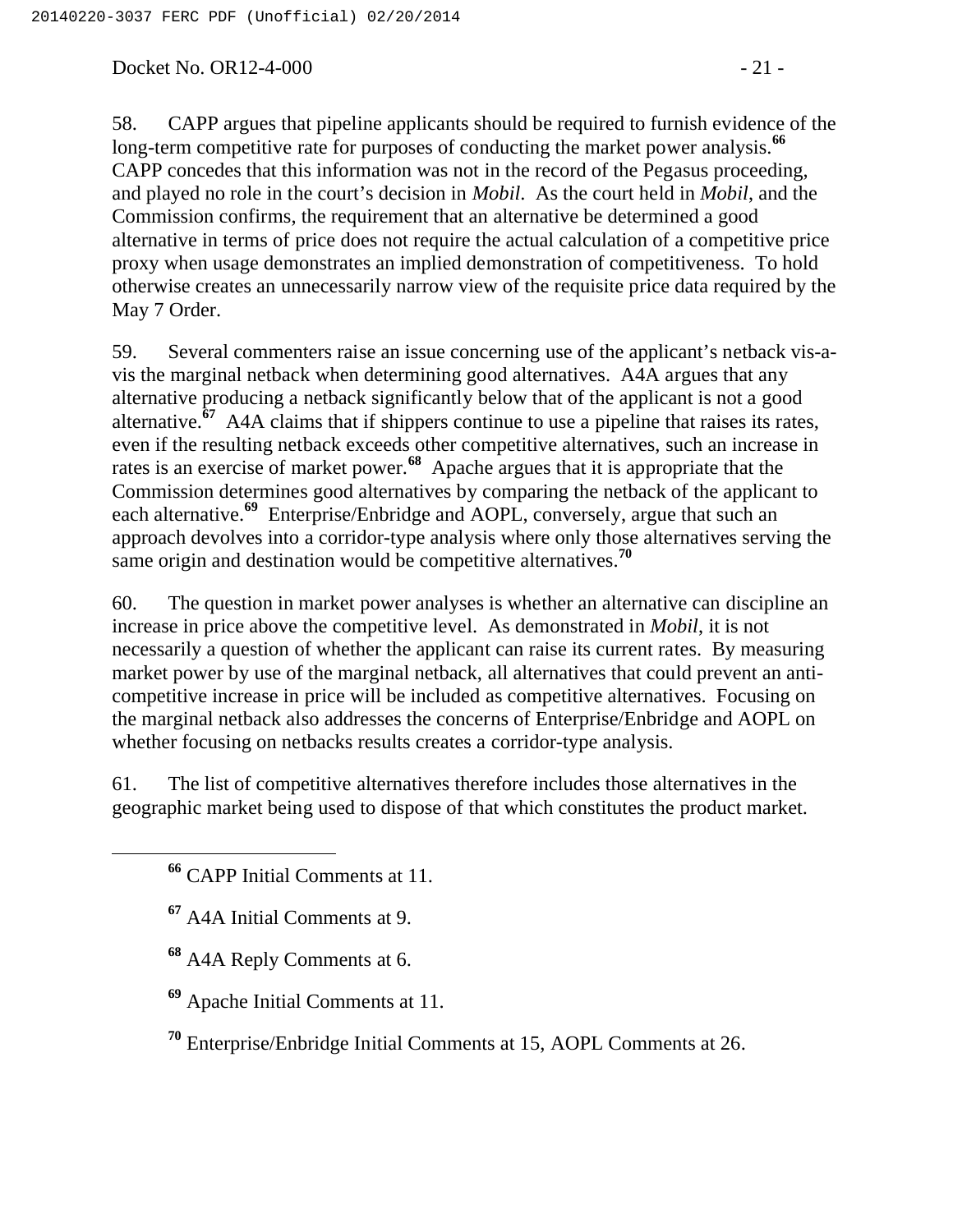Docket No. OR12-4-000 - 22 -

Enterprise/Enbridge and AOPL argue that *Mobil* adopted a broader "reasonably available" alternative test in determining good alternatives.**<sup>71</sup>** Enterprise/Enbridge states that *Mobil* made clear that both currently-used and reasonably available alternatives are by definition "good alternatives."**<sup>72</sup>** AOPL claims that in *Mobil*, the court affirmed the propriety of assessing market power by considering reasonably available alternatives to be good alternatives.<sup>73</sup> AOPL states that the "reasonably available" standard is consistent with well-settled economic and competition principles.<sup>74</sup> AOPL argues that market behavior should dictate what alternatives are considered good alternatives.**<sup>75</sup>**

62. Enterprise/Enbridge and AOPL are inconsistent in their description of the "reasonably available" standard. At times, Enterprise/Enbridge states that an alternative must be used *and* reasonably available, yet other times within the same argument they claim an alternative is a good alternative if it is used *or* reasonably available.**<sup>76</sup>** AOPL argues in support of a reasonably available standard, but at certain times argues that an alternative must be both available *and* competitively priced.**<sup>77</sup>** AOPL explicitly states that under its "Theory of Revealed Preferences" an alternative that can operate *profitably* in the market is a "revealed preference" of market participants and is appropriately considered a reasonably available (i.e., good) alternative.**<sup>78</sup>**

63. Other commenters reject the "reasonably available" test as inconsistent with *Mobil* as well as Commission policy and precedent. A4A states that the court in *Mobil* held that a good alternative must be both reasonably available and competitively priced.**<sup>79</sup>** A reasonably available standard, argues A4A, requires an improper presumption that the

**<sup>72</sup>** Enterprise/Enbridge Initial Comments at 18.

**<sup>73</sup>** AOPL Initial Comments at 8.

**<sup>74</sup>** *Id*. at 13.

**<sup>75</sup>** AOPL describes this as the "Theory of Revealed Preferences." *Id*. at 25.

**<sup>76</sup>** Enterprise/Enbridge Reply Comments at 6-7.

**<sup>77</sup>** AOPL Comments, Affidavit of Dr. Michael J. Webb at p. 15-16.

**<sup>78</sup>** AOPL Reply Comments at 8.

**<sup>79</sup>** A4A Initial Comments at 9.

**<sup>71</sup>** Enterprise/Enbridge Initial Comments at 9, Reply Comments at 2. AOPL Initial Comments at 8.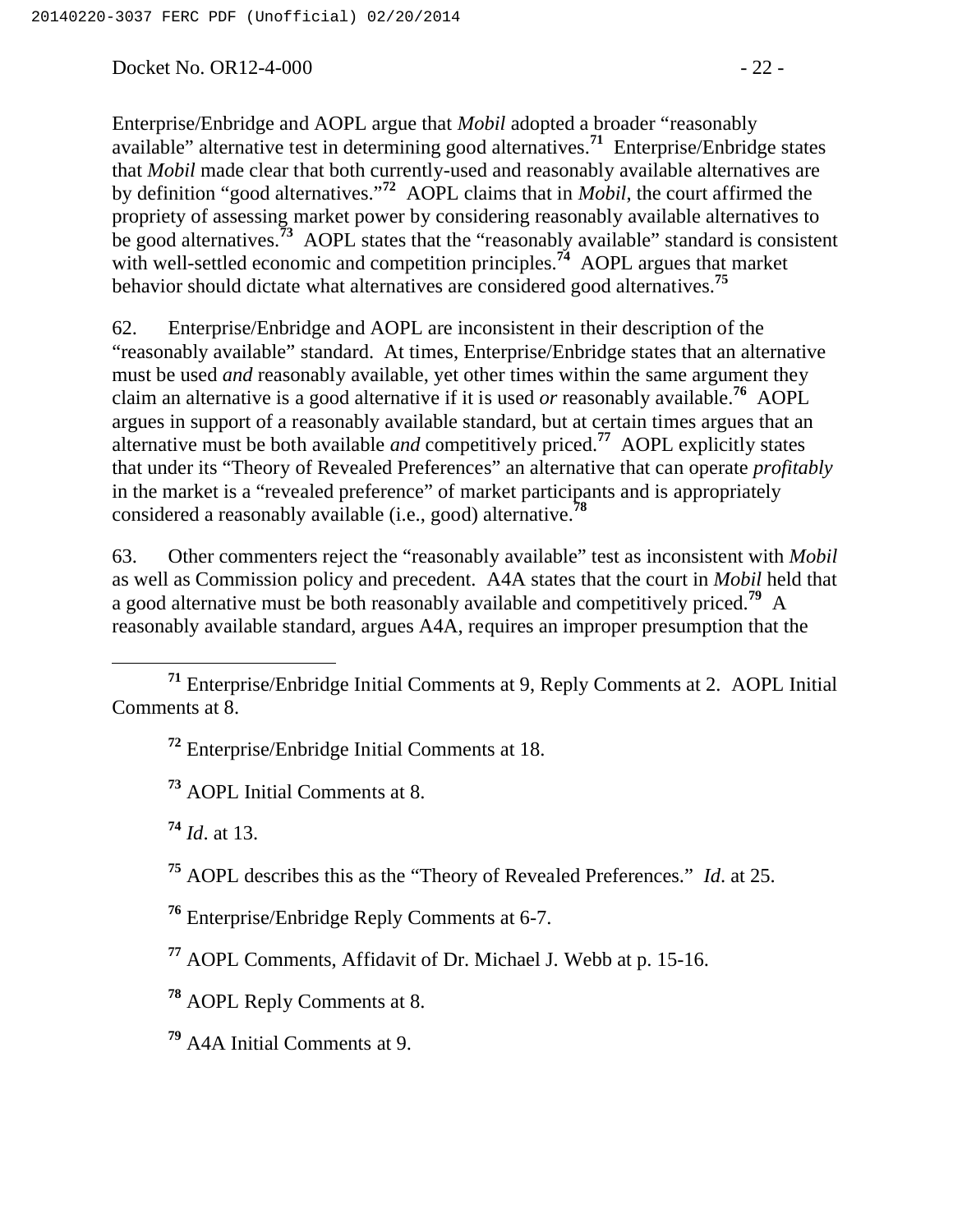Docket No. OR12-4-000 - 23 -

alternative is competitively priced.**<sup>80</sup>** Apache argues that the mere existence of an alternative cannot itself constrain an exercise of market power unless it is competitively priced.**<sup>81</sup>**

64. The "reasonably available" standard proposed by Enterprise/Enbridge and AOPL ignores the fundamental requirement that in determining whether an alternative is a good alternative, it must be affirmatively shown that the proposed alternative is a good alternative in terms of price. The court in *Mobil* held that whether an alternative is a good alternative involves both reasonable availability as well as the cross-elasticity of demand, the extent to which consumers will respond to a price increase.**<sup>82</sup>** Enterprise/Enbridge argue that cross-elasticity of demand is only relevant when determining product markets, not geographic markets. Enterprise/Enbridge is incorrect. Just as in the product market, cross-elasticity of demand is relevant for determining competitive alternatives. Cross-elasticity in the context of a geographic market definition evaluates how far consumers will go to obtain a product or service in response to a given price increase, as well as how likely it is that a price increase for a product in a particular location will induce outside suppliers to enter the market.**<sup>83</sup>** In the context of oil pipelines, cross-elasticity evaluates how far can and will shippers transport crude away from the applicant pipeline in response to an increase in price, and whether outside sources expand into the origin market in response to a price increase. Focusing solely on availability ignores this second prong in identifying good alternatives; that consumers can and will switch to an alternative location or source for crude oil disposition when faced with an increase in price only if the alternative is competitively priced.<sup>84</sup>

65. While unused but available alternatives may in fact be good alternatives, the determination of whether unused but useable (i.e., available) alternatives are also competitive alternatives, in accordance with *Mobil* and the May 7 Order, must be established through a detailed price analysis. The purpose of a traditional netback analysis is to identify whether other alternatives with lower netbacks than the marginal

**<sup>81</sup>** Apache Reply Comments at 4.

**<sup>82</sup>** *Mobil*, 676 F.3d at 1102.

**<sup>84</sup>** A4A Reply Comments at 5.

**<sup>80</sup>** A4A Reply Comments at 12 (citing Order No. 572 at 31,183 ("the Commission cannot presume the existence of competition or that a competitive price will be within a just and reasonable range.")).

**<sup>83</sup>** *See Heerwagen v. Clear Channel Comm.*, 435 F.3d 219, 227 (2nd Cir. 2006).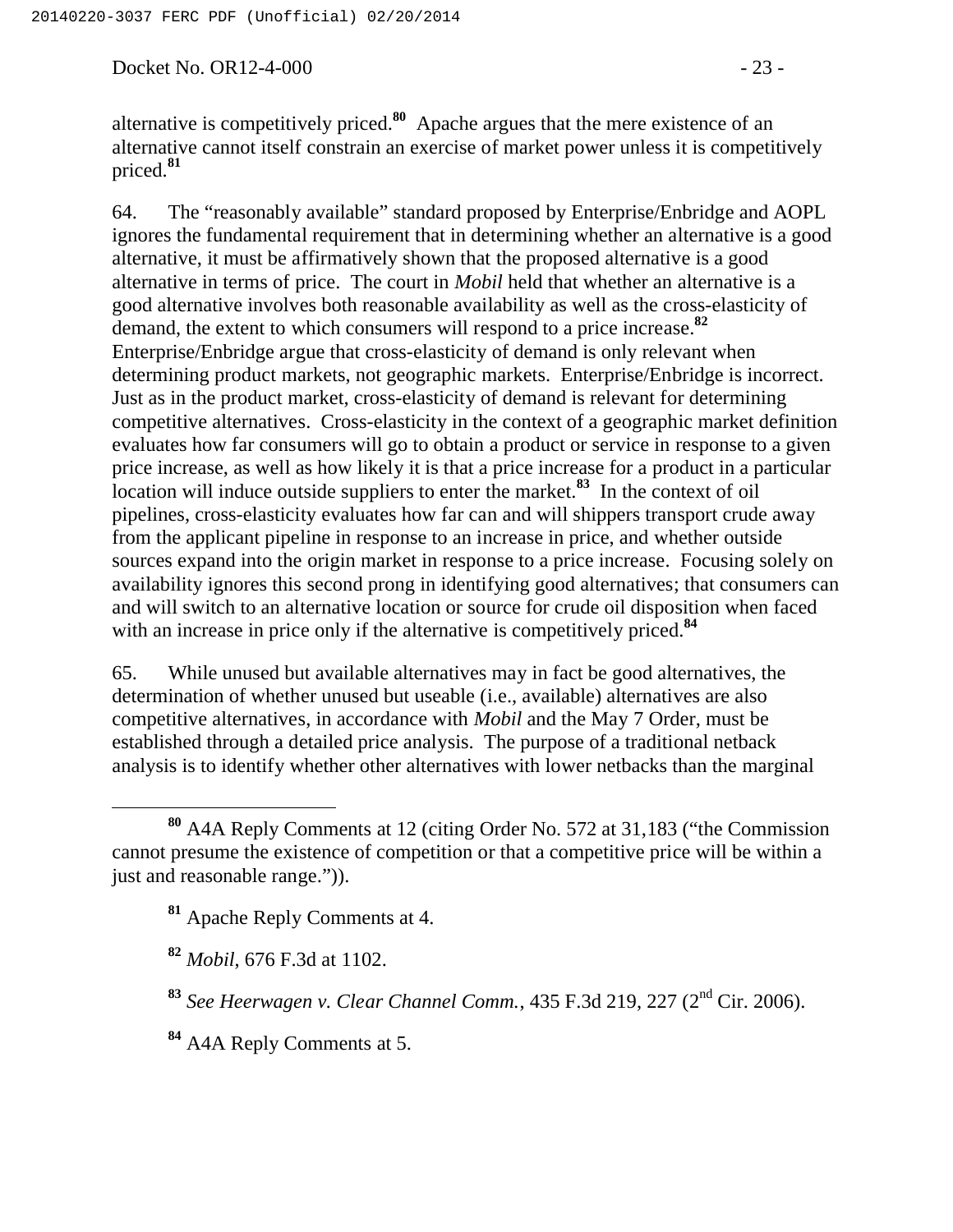Docket No. OR12-4-000 - 24 -

netback (i.e., higher priced) are possibly "good" alternatives and should be included in the analysis.**<sup>85</sup>** Unused alternatives, based on shipper behavior, offer lower or equal netbacks than the marginal netback. A detailed price analysis is necessary to overcome the implication from shipper behavior that the alternative is not price competitive and therefore not being used.

66. In upholding the use of a detailed price analysis in a market power determination, the Commission recognizes that *Mobil* did not hold that a netback analysis was an inappropriate tool in a market power proceeding.**<sup>86</sup>** Enterprise/Enbridge and AOPL are incorrect in stating that *Mobil* explicitly rejected the use of netback analyses.**<sup>87</sup>** The court instead held only that in the case of Pegasus, where excess demand rendered the tariff rate an inappropriate proxy for the competitive price, and an appropriate proxy was not offered, a netback would not have produced useful results.**<sup>88</sup>**

67. AOPL argues that netback analyses should no longer be utilized by the Commission because they produce misguided results.**<sup>89</sup>** AOPL states that, under *Mobil*, the Commission is not even allowed to review a competitive price proxy when deciding whether an oil pipeline has market power.<sup>90</sup> The Commission acknowledges that, like any analytical tool, a netback analysis containing flawed data can produce flawed results. The fundamental element of a proper netback analysis has been and remains the use of an accurate competitive price proxy. If the proxy is too low, alternatives that are in fact competitively priced will be improperly excluded. Alternatively, a proxy that is too high will allow non-competitive alternatives to be deemed good alternatives. However, the use of a proper netback analysis was not abolished by the court in *Mobil*. A proper netback analysis is still necessary when other price data, such as usage, is not available, or where applicants seek to include unused but available outlets as competitive alternatives. It is at the discretion of the applicant whether to include or exclude this analysis in its market based rate application. A traditional netback analysis can still be introduced by a pipeline applicant or any other participant to demonstrate the existence

**<sup>88</sup>** *Mobil*, 676 F.3d at 1103-04.

**<sup>89</sup>** AOPL Comments at 17.

**<sup>90</sup>** AOPL Reply Comments at 7.

**<sup>85</sup>** Ex. S-14 at 21.

**<sup>86</sup>** A4A Initial Comments at 10. Apache Initial Comments at 4.

**<sup>87</sup>** Enterprise/Enbridge Initial Comments at 6. AOPL Reply Comments at 4.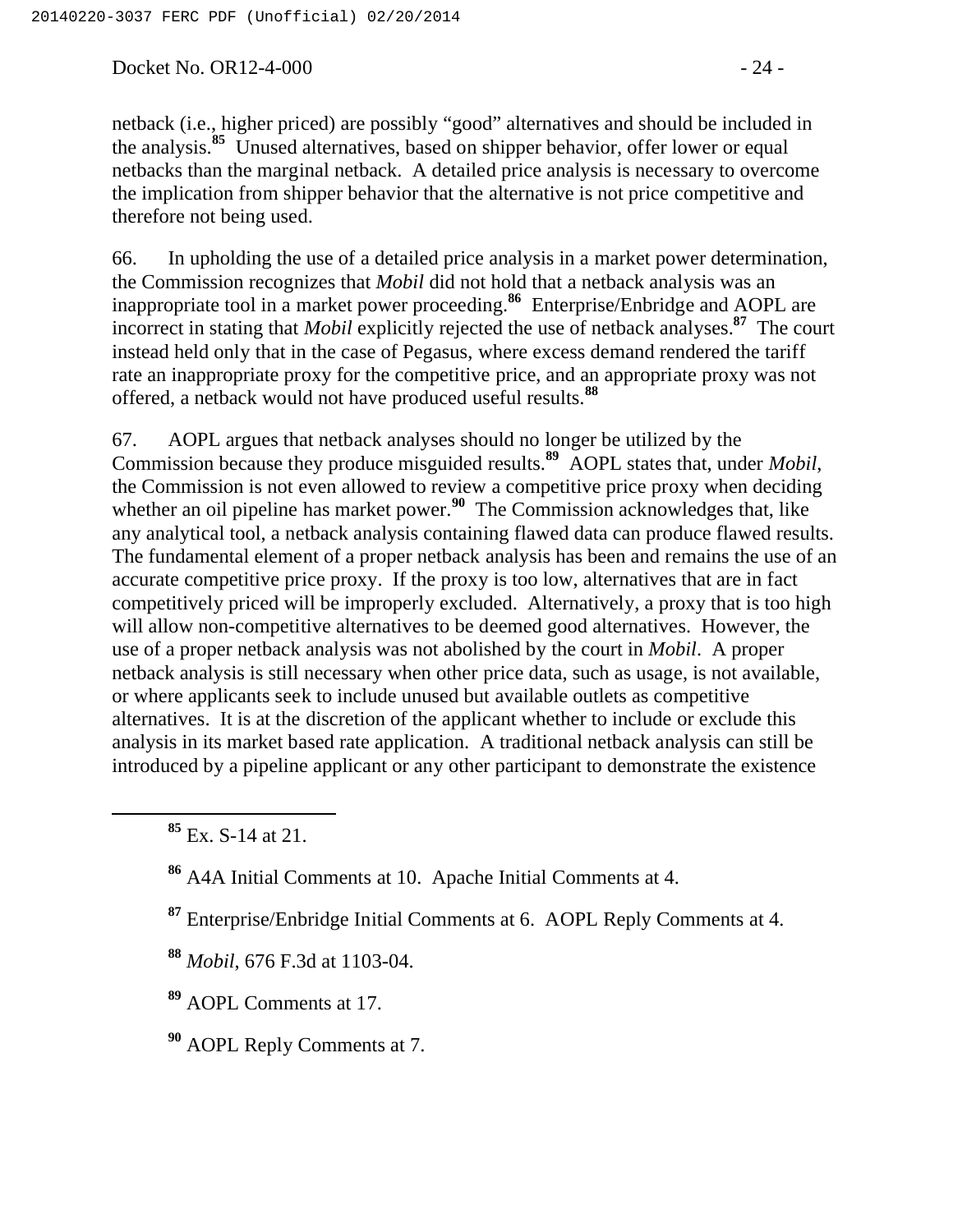Docket No. OR12-4-000 - 25 -

of, or lack of, market power. Such an analysis should be judged based on the specific facts of the case.

68. When conducting a detailed price analysis, the first step in determining whether a useable alternative is in fact a competitive alternative requires an overall calculation of supply and demand in the geographic market. It must be established whether the overall capacity to dispose of crude oil equals, is less than, or exceeds the crude oil contained in the origin market. If such disposition capacity is less than that contained in the origin market, no further analysis is required. An available alternative that is unused even during the existence of excess demand is not an economic alternative, for otherwise shippers would avail themselves of the alternative to relieve the excess demand. If overall supply and demand is at equilibrium, or disposition capacity exceeds demand, the analysis can go further. Where there is an excess supply of disposition capacity, alternatives may still be competitively priced though not currently being used. To determine this, the competitive rate must be determined.

69. As discussed, due to alternatives being measured by netback and not the actual transportation rate, the competitive price in an origin market analysis will equal the lowest netback provided by used alternatives, also known as the marginal netback.<sup>91</sup> The marginal netback is calculated by ranking the netbacks offered by used alternatives until the lowest is reached. Once the marginal netback is determined, any available alternatives providing a lower netback are analyzed to determine whether a sub-marginal netback is within an acceptable range to still discipline a potential price increase by the applicant pipeline above the competitive level.

70. This list of competitive alternatives within a geographic market will thus include used alternatives, and useable alternatives that are shown to be competitive alternatives in terms of price. Usage provides justification for determining that an alternative is a good alternative in terms of price. Comparison with the marginal netback provides justification for including unused but useable alternatives in the list of competitive alternatives. Pipelines and other participants may offer detailed price analyses to include or challenge the inclusion of any alternative on a case-by-case basis.

# **Market Share and Market Concentration Measures**

71. While a market may have numerous used and useable competitive alternatives, that does not end the analysis. Market share and market concentration measures are taken once good alternatives are determined. As stated by Apache, the mere existence of some alternative does not in itself constrain an applicant for market-based rates from

**<sup>91</sup>** *See* discussion *supra* P 55.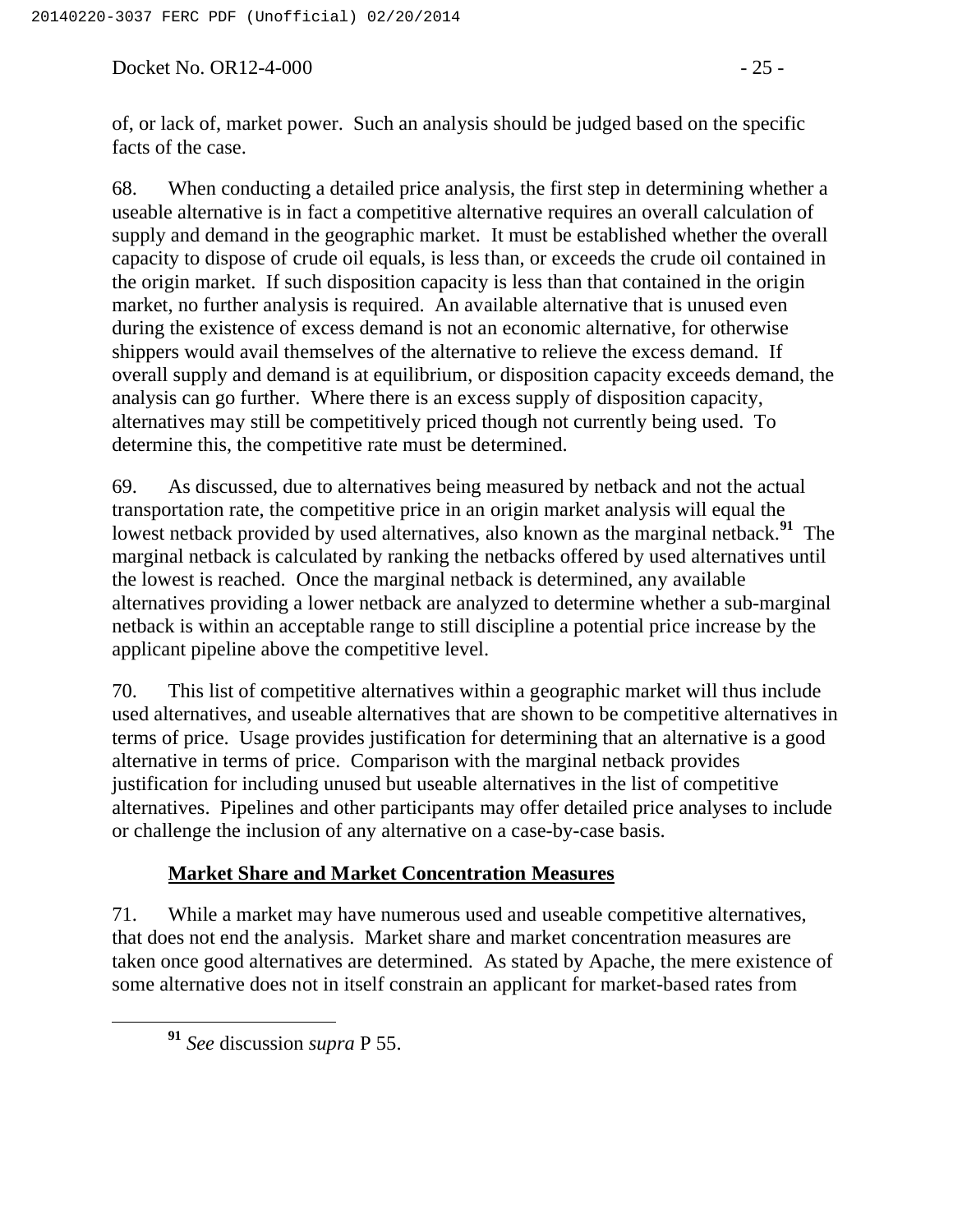Docket No. OR12-4-000 - 26 -

charging in excess of the just and reasonable rate.**<sup>92</sup>** Even a market with many used alternatives may, in the presence of an alternative with a large market share, be anticompetitive.

72. The appropriate methodology for determining market share and market concentration was not addressed by *Mobil*. **<sup>93</sup>** Both Apache and AOPL argue that *Mobil* found that Pegasus had a three percent market share in the origin market.**<sup>94</sup>** This is not accurate. While *Mobil* found the fact that Pegasus transported three percent of Western Canadian crude important, this does not mean that Pegasus had a three percent market share. If that were the case, a single pipeline with no alternatives could still have a small market share. Market share and market concentration are calculated amongst the good alternatives, not in comparison with the capability of the production field.

73. When determining market share, it is the percentage of the market, and not the actual size of the pipeline, that is relevant. A relatively small pipeline could have a 100 percent market share, whereas a large pipeline could have a miniscule market share, depending on good alternatives. Contrary to the claims of Cenovus, it is certainly not relevant that the Seaway pipeline has a larger capacity than Pegasus.**<sup>95</sup>** Nor did the court in *Mobil* limit its holding to a pipeline of Pegasus's small size, as claimed by Apache.**<sup>96</sup>** CAPP requests that the Commission adopt a "miniscule" size standard to determine whether *Mobil* is applicable to a given case.<sup>97</sup> As discussed, the actual size of a pipeline is not in and of itself a relevant statistic. Market share is the appropriate measure.

74. As set forth in Order No. 572, the Commission continues to find it useful to obtain a showing of market concentration using the Herfindahl-Hirschman Index (HHI).**<sup>98</sup>** The

 **<sup>92</sup>** Apache Reply Comments at 4 (citing *Arizona Public Service Co. v. United States*, 742 F.2d 644, 650-51 (D.C. Cir. 1984)).

**<sup>93</sup>** Trial Staff in Pegasus presented multiple market share calculations.

**<sup>94</sup>** AOPL Initial Comments at 11. Apache Reply Comments at 14. Other commenters potentially confuse this issue as well. *See* Cenovus Comments at 3.

**<sup>95</sup>** Cenovus Initial Comments at 3.

**<sup>96</sup>** Apache Reply Comments at 14.

**<sup>97</sup>** CAPP Initial Comments at 11.

**<sup>98</sup>** Order No. 572 at 31,192. The HHI index calculates market concentration by summing the squares of individual market shares of all the firms in the market. For

(continued…)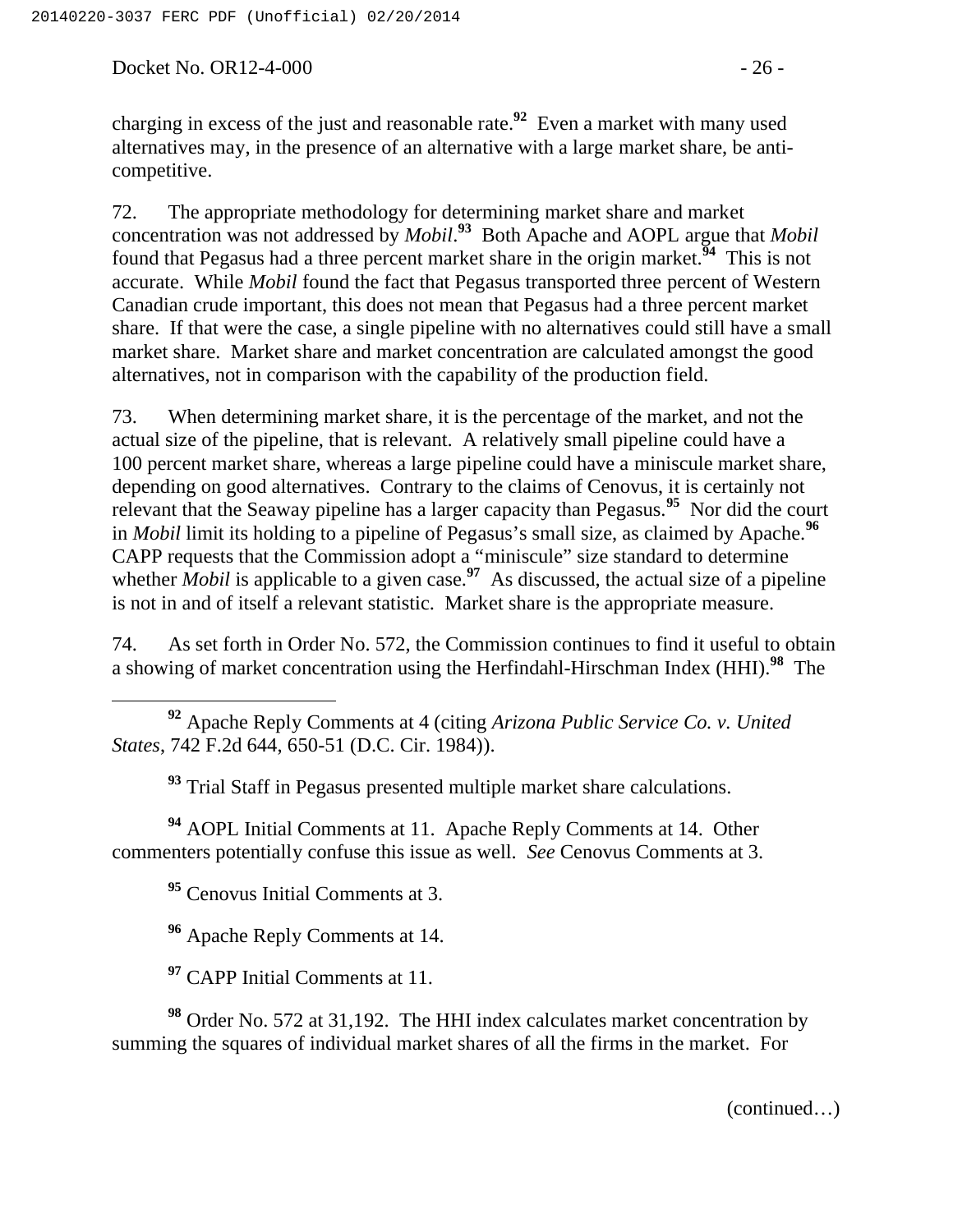Docket No. OR12-4-000 - 27 -

Commission, as it did in Order No. 572, will not establish market power screens establishing a rebuttable presumption in connection with market power determinations.**<sup>99</sup>** However, the Commission continues to allow and finds useful HHI calculations based on capacity.**<sup>100</sup>**

75. Several commenters discuss the issue, raised in *Mobil*, of the effect of introducing a new entrant into a previously-competitive market. Enterprise/Enbridge argues that "competitive alternatives that already exist and are currently being used by market participants do not cease to be alternatives after a new pipeline enters the market."<sup>101</sup> AOPL states that the Commission must adhere to the principle that an entrant into a previously competitive market typically will make the market more competitive.**<sup>102</sup>**

76. The court in *Mobil* observed that, in general, the introduction of a new alternative into a highly competitive market increases competition.**<sup>103</sup>** The court also recognized that the validity of this conclusion depends upon the size of the entrant, and that a large entrant into a previously-competitive market could still potentially exercise market power.**<sup>104</sup>** This observation does not alter the analysis an oil pipeline applicant must provide when requesting market-based rate authority. To determine whether a market is competitive, and to calculate the potential market share of the new entrant, the same processes as detailed above must be followed.

77. Finally, as set forth in Order No. 572, oil pipeline applicants may set forth any additional factors that bear on the issue of whether the applicant lacks significant market power in the relevant markets.**<sup>105</sup>**

example, if each of four firms has a 25 percent market share, the HHI for the market would be 2500.

**<sup>99</sup>** *Id*. at 31,185.

 $\overline{a}$ 

**<sup>100</sup>** *Id*. at 31,193.

**<sup>101</sup>** Enterprise/Enbridge Initial Comments at 18.

**<sup>102</sup>** AOPL Initial Comments at 18.

**<sup>103</sup>** *Mobil*, 676 F.3d at 1103.

**<sup>104</sup>** *Id*.

**<sup>105</sup>** *Id*.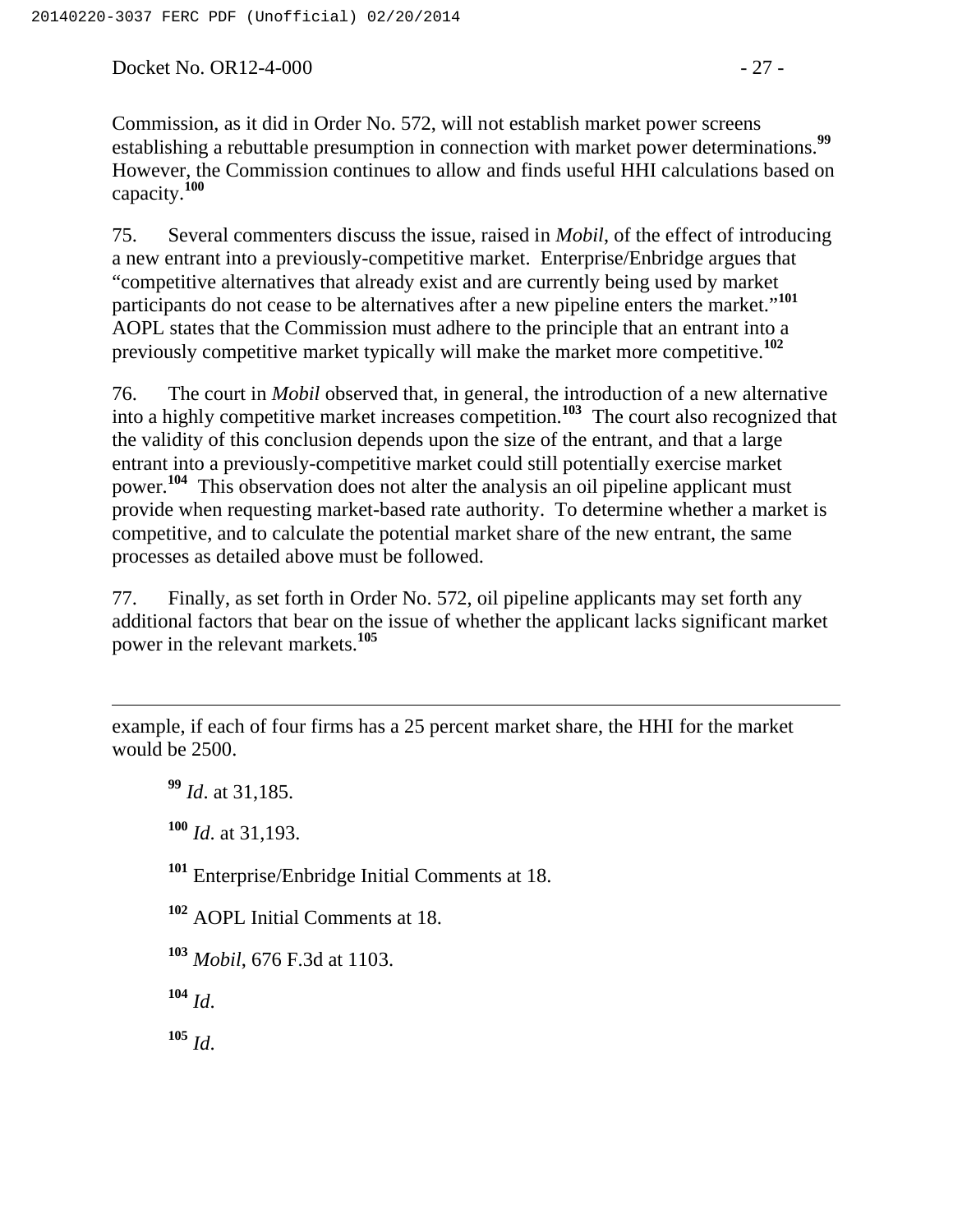Docket No. OR12-4-000 - 28 -

## **Enterprise/Enbridge's Application for Market Power Determination**

78. The Order Granting Rehearing stated that the Commission would address the *Mobil* decision both generally as it affected the Commission's policies, as well as in relation to Enterprise/Enbridge's application in this proceeding.

79. Upon addressing the merits of Enterprise/Enbridge's application, the Commission first examines the pipeline's request for a waiver to file market-based rates as initial rates. While the Commission is aware that the Seaway pipeline is operating under cost-based rates, the application was filed prior to such operation and therefore a waiver of Commission Rule 342.2 remains necessary.**<sup>106</sup>**

80. As the *Mobil* proceeding established, a significant portion of the required market power analysis is based on the actual usage of the applicant pipeline. For example, concerning Pegasus, Trial Staff used actual operational data to trace the crude oil that Pegasus actually shipped backwards from the injection point to the production fields in order to identify the geographic market.**<sup>107</sup>** The Commission in this Order on Rehearing has determined that the proper geographic origin market for crude oil pipelines is the production field from where the crude oil actually being shipped on the applicant derives. Absent any actual operational data, the geographic market cannot be properly identified and the market power analysis cannot be completed. This is but one area where actual operational data is paramount for making a market power determination.

81. The fact that Enterprise/Enbridge cannot identify with specificity what will be shipped on its Seaway pipeline is evident in its application. Enterprise/Enbridge claims that potential shippers "may be transporting locally produced crude oil or crude oil that was delivered to the origin market from external producing areas."**<sup>108</sup>** Enterprise/Enbridge states that "[t]he options available to potential shippers on the Reversed Seaway Pipeline depend on the origin of the crude oil being shipped."**<sup>109</sup>**

**<sup>106</sup>** Commission Rule 342.2 states that initial rates can only be established by filing cost, revenue and throughput data, or by filing a sworn affidavit that the rate is agreed to by at least one non-affiliated person who intends to use the service. 18 C.F.R. § 342.2 (2013). Market-based rates cannot serve as initial rates absent a waiver of Rule 342.2.

**<sup>107</sup>** Ex. S-10 at 13-14. Trial Staff also used actual usage data to determine the product market and in determining the list of competitive alternatives.

**<sup>108</sup>** Application at A-23.

**<sup>109</sup>** Application at A-24.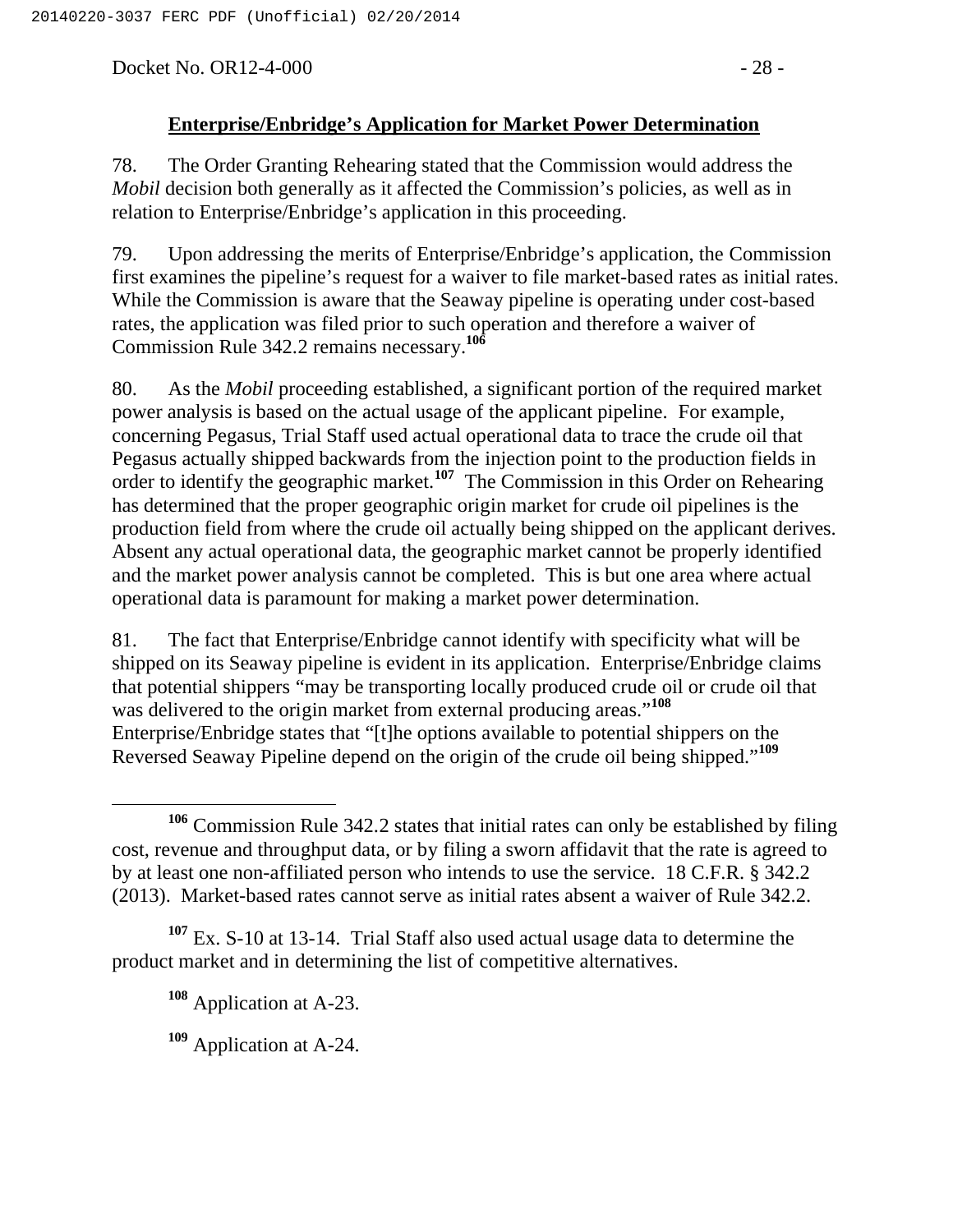Docket No. OR12-4-000 - 29 -

Absent actual operational data, such uncertainty would result in an incomplete and potentially erroneous market power determination.

82. Given the absence of operational data, and the presence of numerous protests to the application, the Commission denies Enterprise/Enbridge's request for a waiver of Rule 342.2.

83. The Commission, as stated above, is aware that Seaway is in fact operating under initial rates that do not violate Rule 342.2, and that any subsequent grant of market-based rate authority would not require a waiver of Rule 342.2. Enterprise/Enbridge is therefore within its discretion to file an application for market-based rate authority pursuant to the policies and procedures of the Commission as further discussed and explained above.

The Commission orders:

Enterprise/Enbridge request for waiver of Rule 342.2 is denied.

By the Commission.

 $(S E A L)$ 

Nathaniel J. Davis, Sr., Deputy Secretary.